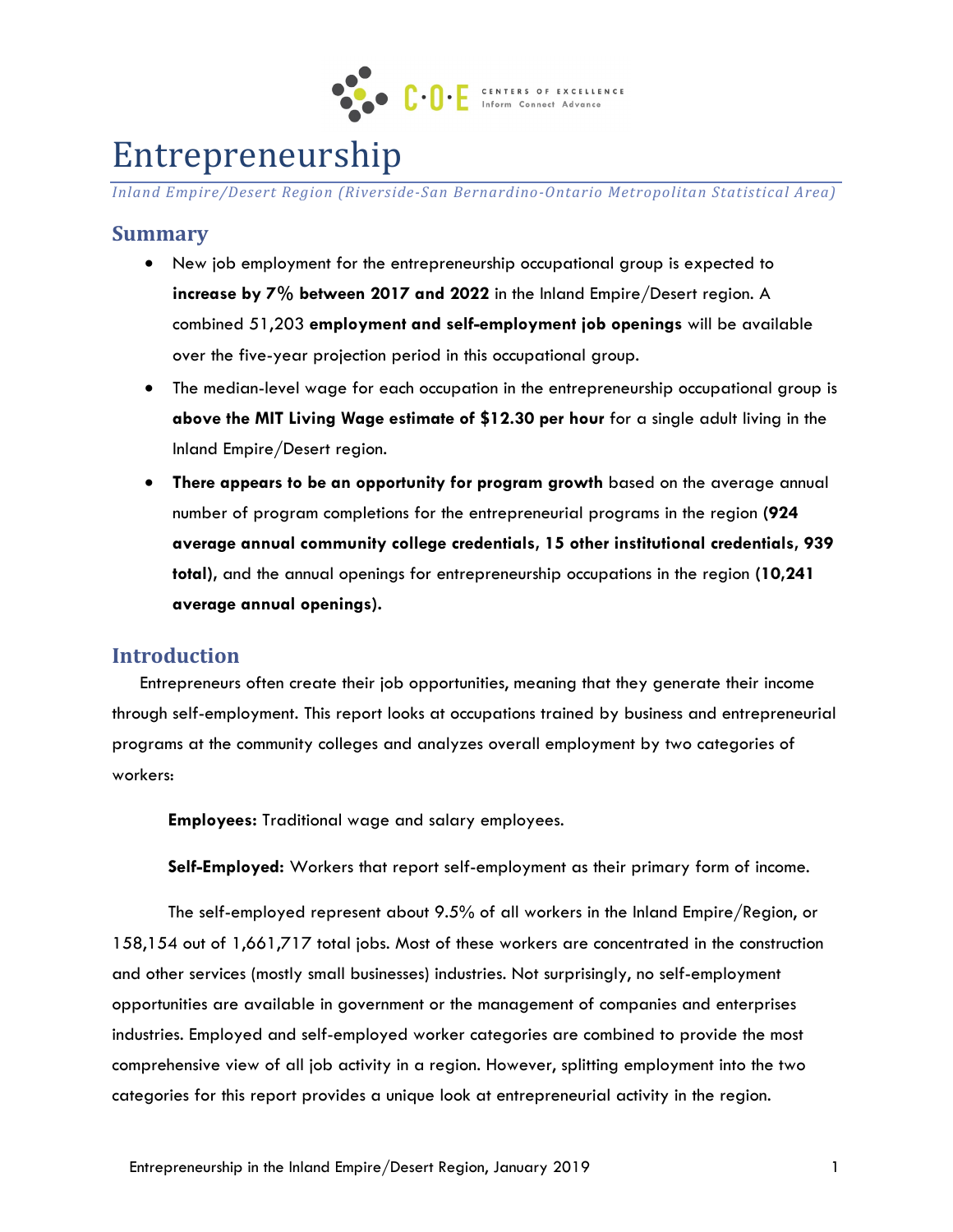

Completion of the business and entrepreneurial programs (TOP 0505.00, 0506.00, 0506.30, 0506.40, 0506.50 & 0508.00) provides students with the necessary skills to develop and operate a business. The central portion of this report looks only at the job opportunities that are trained in the region's business and entrepreneurial programs. The occupations included in the entrepreneurship occupational group are the following:

- Administrative Services Managers
- Business Operations Specialists, All Other
- Buyers and Purchasing Agents
- Cost Estimators
- First-Line Supervisors of Office and Administrative Support Workers
- First-Line Supervisors of Retail Sales Workers
- Food Service Managers
- General and Operations Managers
- Industrial Production Managers
- Lodging Managers
- Sales Representatives, Wholesale and Manufacturing, Except Technical and Scientific Products
- Sales Representatives, Wholesale and Manufacturing, Technical and Scientific Products

#### **Job Opportunities**

In 2017, there were 93,124 jobs in the entrepreneurship occupational group in the Inland Empire/Desert region. However, only 9% or 8,175 of these jobs are classified as self-employed. This occupational group is projecting to increase employment by 7% in the region through 2022. Employers will need to hire 51,203 more workers (or 4,167 for self-employed) during the same timeframe to backfill jobs that workers are permanently vacating (includes retirements). Tables 1 & 2 in the Appendix displays job growth, wages, education, training, and work experience required for this occupational group.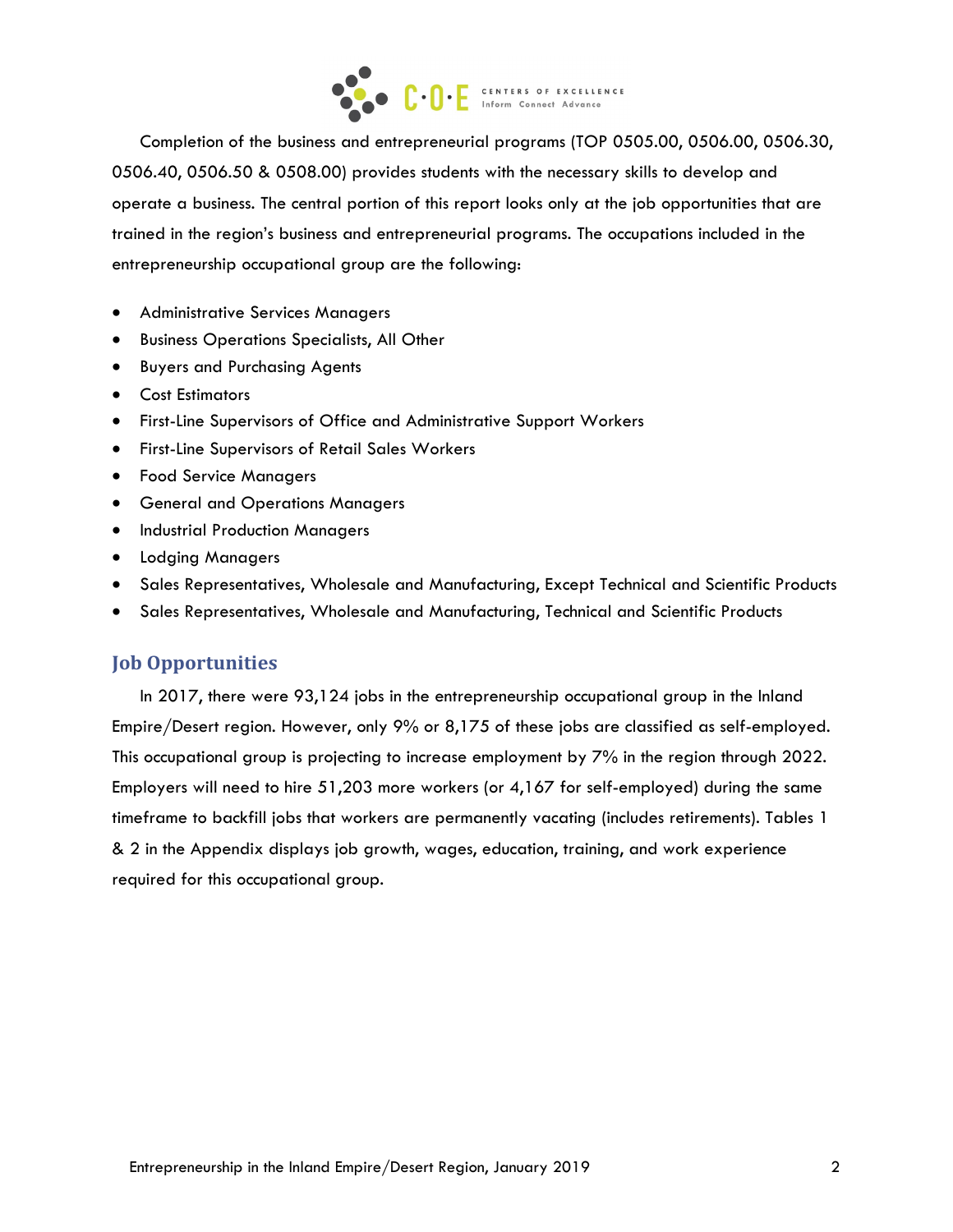

| Type of<br><b>Employment</b>                                                                           | 2017 Jobs | $5-Yr$ %<br>Change<br>(New Jobs) | $5-Yr$<br><b>Openings</b><br>$(New +$<br><b>Replacement</b><br>Jobs) | Annual<br><b>Openings</b><br>$(New +$<br><b>Replacement</b><br>Jobs) | $%$ of<br>workers<br>$\overline{\mathsf{age}}$ 55+ |
|--------------------------------------------------------------------------------------------------------|-----------|----------------------------------|----------------------------------------------------------------------|----------------------------------------------------------------------|----------------------------------------------------|
| <b>Employees only</b>                                                                                  | 84,949    | 8%                               | 47,036                                                               | 9,407                                                                | 22%                                                |
| Self-Employed only                                                                                     | 8,175     | (3%)                             | 4,167                                                                | 833                                                                  | 37%                                                |
| All (Employees &<br>Self-Employed)<br>$C_{\text{source}}$ $C_{\text{M}}$ $C_{\text{M}}$ $C_{\text{M}}$ | 93,124    | 7%                               | 51,203                                                               | 10,241                                                               | 23%                                                |

|  |  |  | Exhibit 1: Five-year projections for the entrepreneurship occupational group, 2017-2022 |  |  |  |  |
|--|--|--|-----------------------------------------------------------------------------------------|--|--|--|--|
|--|--|--|-----------------------------------------------------------------------------------------|--|--|--|--|

Source: EMSI 2018.4

## **Earnings**

The entry-level for each of the occupations in the entrepreneurship occupational group is above the MIT Living Wage estimate of \$12.30 per hour for a single adult living in the Inland Empire/Desert region, except for food service managers. Annually, the self-employed entrepreneurship group earns \$22,700 less than the traditionally employed entrepreneurship group. Detailed information on the MIT Living Wage Calculator, including additional wage requirements for adults with dependent children, is available on their website: [http://livingwage.mit.edu/metros/40140.](http://livingwage.mit.edu/metros/40140)

| Exhibit 2: Earnings for the entrepreneurship occupational group |  |  |
|-----------------------------------------------------------------|--|--|
|                                                                 |  |  |

|                                                                                                    | <b>All</b><br>(Employees + Self-Employed)                       |                                             | <b>Self-Employed Only</b>                                       |                                      |  |
|----------------------------------------------------------------------------------------------------|-----------------------------------------------------------------|---------------------------------------------|-----------------------------------------------------------------|--------------------------------------|--|
| <b>Entrepreneurship Occupations</b>                                                                | <b>Entry to Experienced</b><br><b>Hourly Earnings</b><br>Range* | <b>Average</b><br>Annual<br><b>Earnings</b> | <b>Entry to Experienced</b><br><b>Hourly Earnings</b><br>Range* | Average<br>Annual<br><b>Earnings</b> |  |
| <b>General Operations Managers</b>                                                                 | \$31.36 to \$67.16 \$117,300                                    |                                             | $$22.24$ to $$23.72$                                            | \$47,800                             |  |
| <b>Administrative Services Managers</b>                                                            | $$34.73$ to $$60.39$ $$104,300$                                 |                                             | $$28.00 \text{ to } $28.32$$                                    | \$58,600                             |  |
| <b>Industrial Production Managers</b>                                                              | $$34.73$ to $$60.85$ $$102,800$                                 |                                             | $$27.71$ to $$28.08$ $$58,100$                                  |                                      |  |
| Sales Representatives, Wholesale<br>and Manufacturing, Technical and<br><b>Scientific Products</b> | $$25.75$ to $$46.39$                                            | \$76,700                                    | \$28.57 to \$35.40 \$65,100                                     |                                      |  |
| <b>Business Operations Specialists, All</b><br>Other                                               | \$22.40 to \$40.00 \$67,500                                     |                                             | $$40.40 \text{ to } $44.18$                                     | \$87,200                             |  |
| <b>Cost Estimators</b>                                                                             | $$20.36 \text{ to } $37.35$                                     | \$64,000                                    | $$17.40 \text{ to } $19.80$                                     | \$38,400                             |  |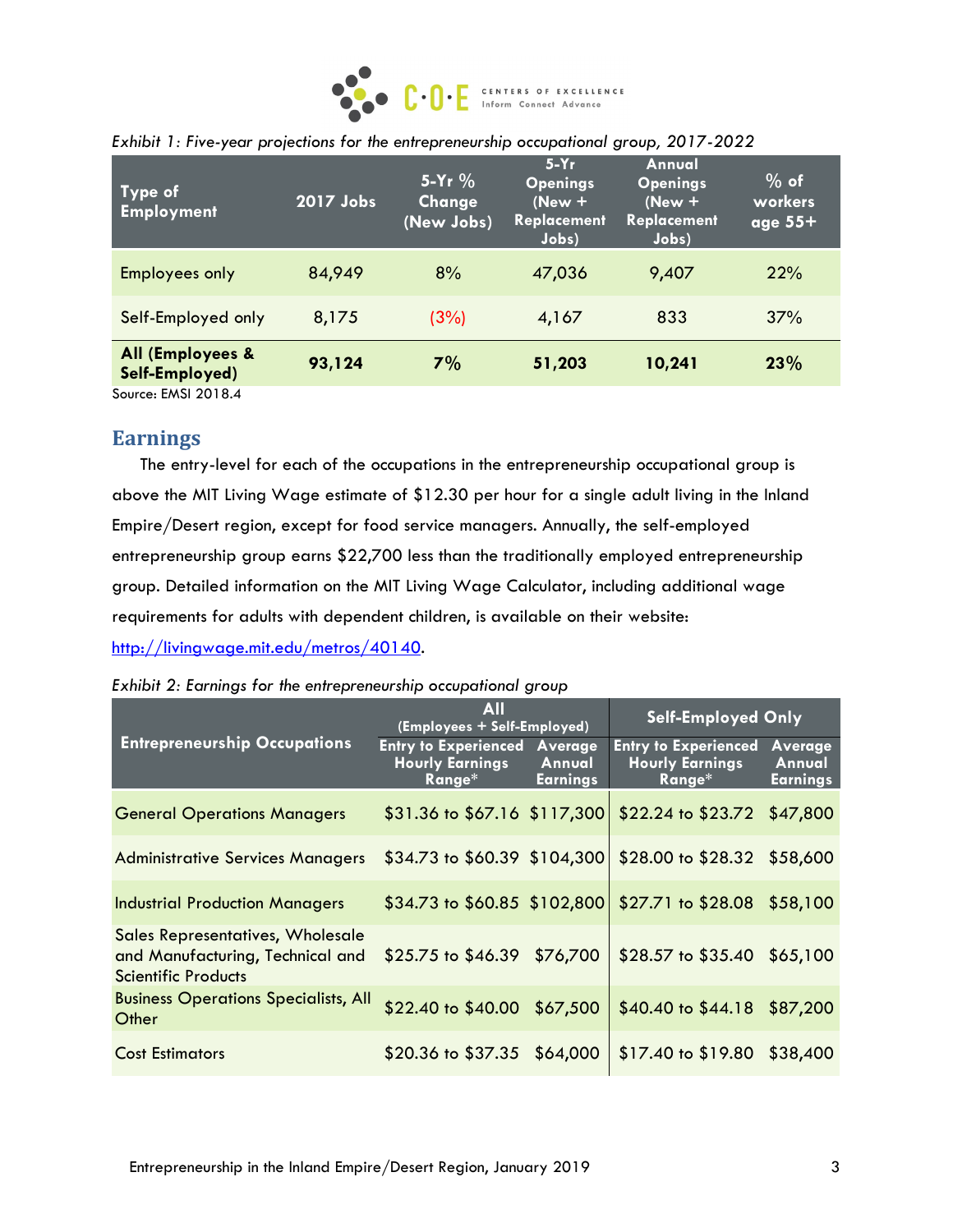

|                                                                                                           | All<br>(Employees + Self-Employed)                              |                                             | <b>Self-Employed Only</b>                                       |                                             |
|-----------------------------------------------------------------------------------------------------------|-----------------------------------------------------------------|---------------------------------------------|-----------------------------------------------------------------|---------------------------------------------|
| <b>Entrepreneurship Occupations</b>                                                                       | <b>Entry to Experienced</b><br><b>Hourly Earnings</b><br>Range* | <b>Average</b><br>Annual<br><b>Earnings</b> | <b>Entry to Experienced</b><br><b>Hourly Earnings</b><br>Range* | <b>Average</b><br>Annual<br><b>Earnings</b> |
| Sales Representatives, Wholesale<br>and Manufacturing, Except<br><b>Technical and Scientific Products</b> | $$19.11$ to $$38.41$ $$65,900$                                  |                                             | \$21.08 to \$26.13 \$48,100                                     |                                             |
| <b>First-Line Supervisors of Office</b><br>and Administrative Support<br>Workers                          | \$20.85 to \$31.89 \$57,200                                     |                                             | \$24.06 to \$26.55 \$52,600                                     |                                             |
| <b>Buyers and Purchasing Agents</b>                                                                       | \$20.31 to \$34.33 \$59,600                                     |                                             | $$23.78$ to $$24.61$                                            | \$50,200                                    |
| <b>Lodging Managers</b>                                                                                   | $$15.66$ to $$47.01$                                            | \$66,300                                    | $$13.19$ to $$18.14$ $$32,000$                                  |                                             |
| <b>Food Service Managers</b>                                                                              | \$11.13 to \$23.94 \$39,700                                     |                                             | $$9.55$ to $$11.02$                                             | \$21,200                                    |
| <b>First-Line Supervisors of Retail</b><br><b>Sales Workers</b><br>Source: EMSI 2018.4                    | \$13.07 to \$21.38 \$38,500                                     |                                             | $$12.15$ to $$14.79$ $$27,700$                                  |                                             |

\*Entry Hourly is 25th percentile wage, the median is 50th percentile wage, experienced is 75th percentile wage.

## **Self-Employment for the Entrepreneurship Occupational Group**

The occupations included in the entrepreneurship occupational group possess the skills required to create and operate a business. Despite this, the majority of individuals with these skills are employed in a traditional employee-employer relationship. Exhibit 3 displays total job count, selfemployment job count, and percentage of self-employed jobs for the entrepreneurship occupational group in the Inland Empire/Desert Region.

*Exhibit 3: Portion of entrepreneurship occupational group classified as self-employed*

| <b>Occupation</b>                                                                              | <b>Total</b><br>2017 Jobs | <b>Total Self-</b><br><b>Employed</b> | $%$ Self-<br><b>Employed</b> |
|------------------------------------------------------------------------------------------------|---------------------------|---------------------------------------|------------------------------|
| <b>Food Service Managers</b><br>Τ.                                                             | 4,443                     | 1,438                                 | 32%                          |
| <b>First-Line Supervisors of Retail Sales Workers</b><br>2.                                    | 16,346                    | 4,282                                 | 26%                          |
| <b>Lodging Managers</b><br>3.                                                                  | 468                       | 106                                   | 23%                          |
| Sales Representatives, Wholesale and<br>4.<br>Manufacturing, Technical and Scientific Products | 1,715                     | 141                                   | 8%                           |
| 5. Buyers and Purchasing Agents                                                                | 4,158                     | 335                                   | 8%                           |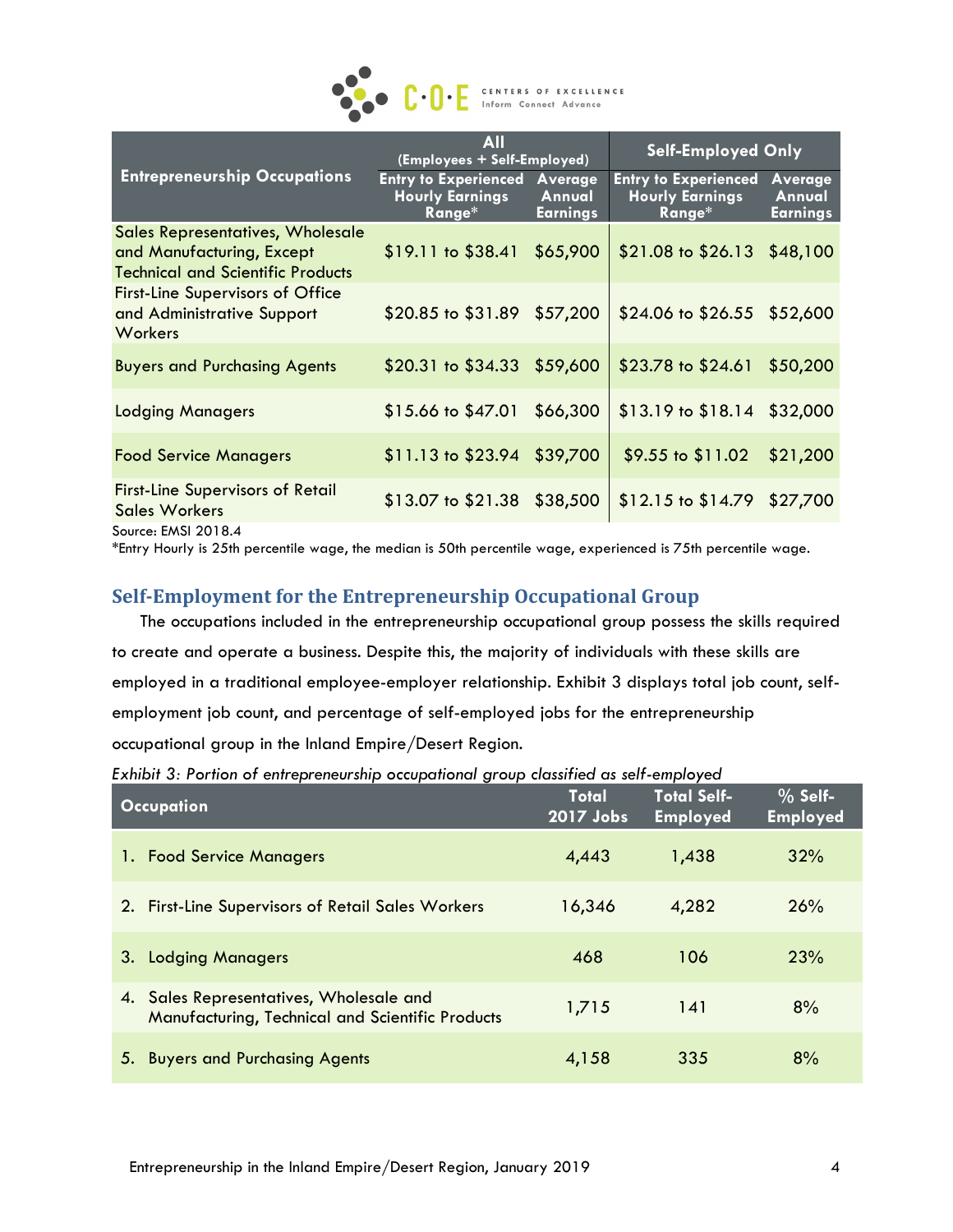

| <b>Occupation</b>                                                                                            | <b>Total</b><br>2017 Jobs | <b>Total Self-</b><br><b>Employed</b> | $%$ Self-<br><b>Employed</b> |
|--------------------------------------------------------------------------------------------------------------|---------------------------|---------------------------------------|------------------------------|
| 6. Sales Representatives, Wholesale and<br>Manufacturing, Except Technical and Scientific<br><b>Products</b> | 15,578                    | 977                                   | 6%                           |
| 7. Industrial Production Managers                                                                            | 1,440                     | 75                                    | 5%                           |
| <b>Cost Estimators</b><br>8.                                                                                 | 2,928                     | 104                                   | $4\%$                        |
| <b>Business Operations Specialists, All Other</b><br>9.                                                      | 8,371                     | 161                                   | 2%                           |
| 10. First-Line Supervisors of Office and Administrative<br><b>Support Workers</b>                            | 14,933                    | 275                                   | 2%                           |
| 11. General and Operations Managers                                                                          | 19,666                    | 260                                   | $1\%$                        |
| 12. Administrative Services Managers                                                                         | 3,076                     | 21                                    | $1\%$                        |
| <b>Total</b>                                                                                                 | 93,124                    | 8,175                                 | 9%                           |
| Source: EMSI 2018.4                                                                                          |                           |                                       |                              |

# **Job Posting Data (Real-Time Labor Market Information)**

On average, local employers fill online job postings for the entrepreneurship occupational group within 38 days. When compared to the national average, local employers find qualified candidates one day faster, indicating that the entrepreneurship occupational group positions are filled within a similar timeframe in the Inland Empire/Desert Region. Exhibit 4 shows the number of job ads posted during the last 12 months for each occupation along with the regional and national average time to fill.

| Exhibit 4: Job ads and time to fill for entrepreneurship occupations, Jan 2018 - Dec 2018 |  |  |  |  |  |  |  |  |
|-------------------------------------------------------------------------------------------|--|--|--|--|--|--|--|--|
|-------------------------------------------------------------------------------------------|--|--|--|--|--|--|--|--|

| <b>Entrepreneurship Occupations</b>                                                                       | <b>Job Ads</b> | Regional<br><b>Average Time</b><br>to Fill (Days) | <b>National</b><br><b>Average Time</b><br>to Fill (Days) |
|-----------------------------------------------------------------------------------------------------------|----------------|---------------------------------------------------|----------------------------------------------------------|
| Sales Representatives, Wholesale and<br>Manufacturing, Except Technical and Scientific<br><b>Products</b> | 8,652          | 38                                                | 39                                                       |
| <b>First-Line Supervisors of Retail Sales Workers</b>                                                     | 6,554          | 40                                                | 41                                                       |
| <b>Food Service Managers</b>                                                                              | 2,806          | 37                                                | 41                                                       |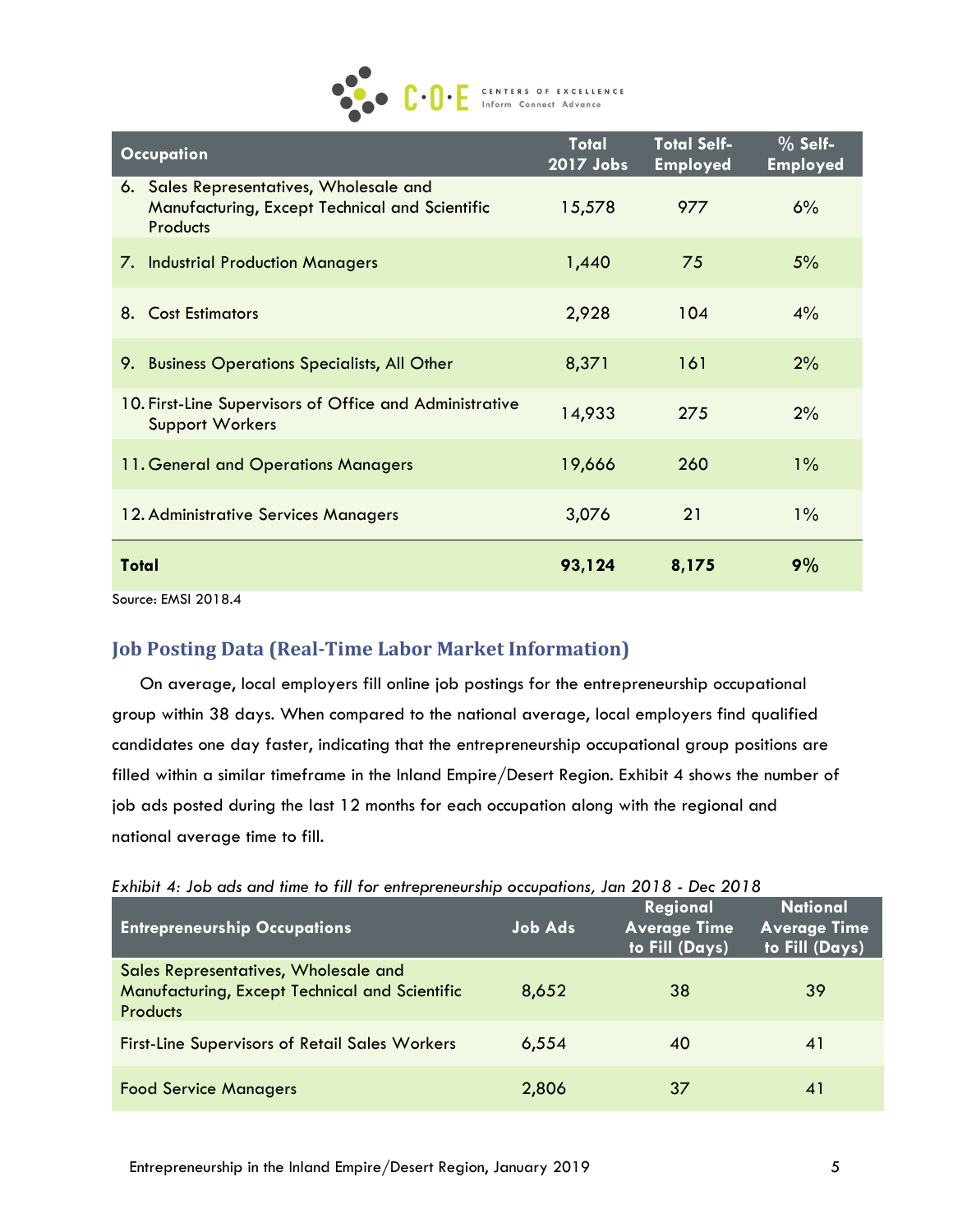

| <b>General and Operations Managers</b>                                                             | 2,542  | 38 | 36 |
|----------------------------------------------------------------------------------------------------|--------|----|----|
| First-Line Supervisors of Office and<br><b>Administrative Support Workers</b>                      | 1,338  | 33 | 36 |
| Sales Representatives, Wholesale and<br>Manufacturing, Technical and Scientific<br><b>Products</b> | 755    | 38 | 39 |
| <b>Buyers and Purchasing Agents</b>                                                                | 717    | 37 | 35 |
| <b>Industrial Production Managers</b>                                                              | 641    | 42 | 41 |
| <b>Cost Estimators</b>                                                                             | 515    | 47 | 41 |
| <b>Administrative Services Managers</b>                                                            | 433    | 31 | 34 |
| <b>Business Operations Specialists, All Other</b>                                                  | 386    | 45 | 40 |
| <b>Lodging Managers</b>                                                                            | 215    | 31 | 35 |
| <b>Total</b>                                                                                       | 25,536 |    |    |

Source: Burning Glass – Labor Insights

#### **Employers**

Exhibit 5 displays local employers posting the most job ads for entrepreneurship occupations during the last 12 months in the Inland Empire/Desert region.

*Exhibit 5: Employers most frequently posting job ads for the entrepreneurship occupations during the last 12 months, Jan 2018 – Dec 2018*

| <b>Occupation</b>                                                                                              | <b>Top Employers</b>                             |
|----------------------------------------------------------------------------------------------------------------|--------------------------------------------------|
| Sales Representatives, Wholesale and<br>Manufacturing, Except Technical and Scientific<br>Products $(n=7,375)$ | <b>Sentext Solutions</b><br>Sears<br>$\bullet$   |
| <b>First-Line Supervisors of Retail Sales Workers</b><br>$(n=6,206)$                                           | <b>Superior Grocers</b><br>PetSmart<br>$\bullet$ |
| Food Service Managers (n=2,585)                                                                                | Domino's Pizza<br>Pizza Hut<br>$\bullet$         |
| General and Operations Managers (n=2,276)                                                                      | <b>Dollar Tree</b><br><b>XPO</b> Logistics       |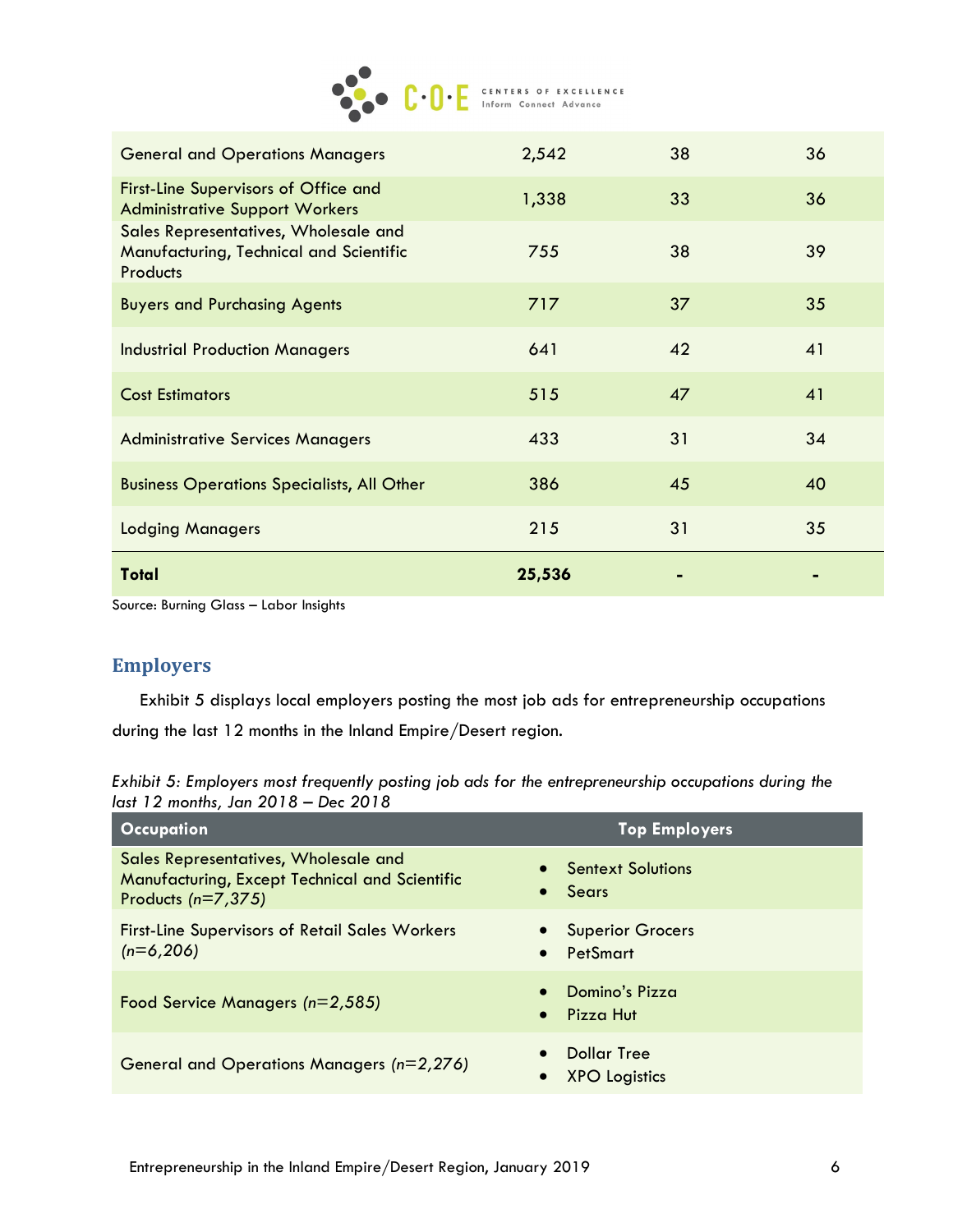

| <b>Occupation</b>                                                                                     | <b>Top Employers</b>                                                                                            |
|-------------------------------------------------------------------------------------------------------|-----------------------------------------------------------------------------------------------------------------|
| <b>First-Line Supervisors of Office and</b><br>Administrative Support Workers (n=1,041)               | <b>H&amp;R Block</b><br>$\bullet$<br>Loma Link University Health<br>$\bullet$                                   |
| Sales Representatives, Wholesale and<br>Manufacturing, Technical and Scientific Products<br>$(n=604)$ | J. C. Penney<br>Sunrun                                                                                          |
| Buyers and Purchasing Agents (n=552)                                                                  | ESRI<br>$\bullet$<br>Niagara Bottling                                                                           |
| Industrial Production Managers (n=484)                                                                | Mars Inc.<br>Schneider Electric                                                                                 |
| Cost Estimators (n=332)                                                                               | <b>Boudreau Pipeline</b><br><b>Earth Tek Engineering</b><br>$\bullet$                                           |
| Administrative Services Managers (n=384)                                                              | University of California, Riverside<br>$\bullet$<br><b>California State University San</b><br><b>Bernardino</b> |
| <b>Business Operations Specialists, All Other</b><br>$(n=314)$                                        | <b>Anthem Blue Cross</b><br>$\bullet$<br>University of California, Riverside<br>$\bullet$                       |
| Lodging Managers (n=200)                                                                              | <b>Hilton Hotels &amp; Resorts</b><br><b>G6 Hospitality</b><br>$\bullet$                                        |

Source: Burning Glass – Labor Insights

#### **In-Demand Skills**

Exhibit 6 lists a sample of in-demand specialized, employability, and software and programming skills that employers are seeking when looking for workers to fill entrepreneurship positions. Specialized skills are occupation-specific skills employers are requesting for industry or job competency. Employability skills are foundational skills that transcend industries and occupations; this category is commonly referred to as "soft skills." The skills reported in job postings may be utilized as a helpful guide for curriculum development.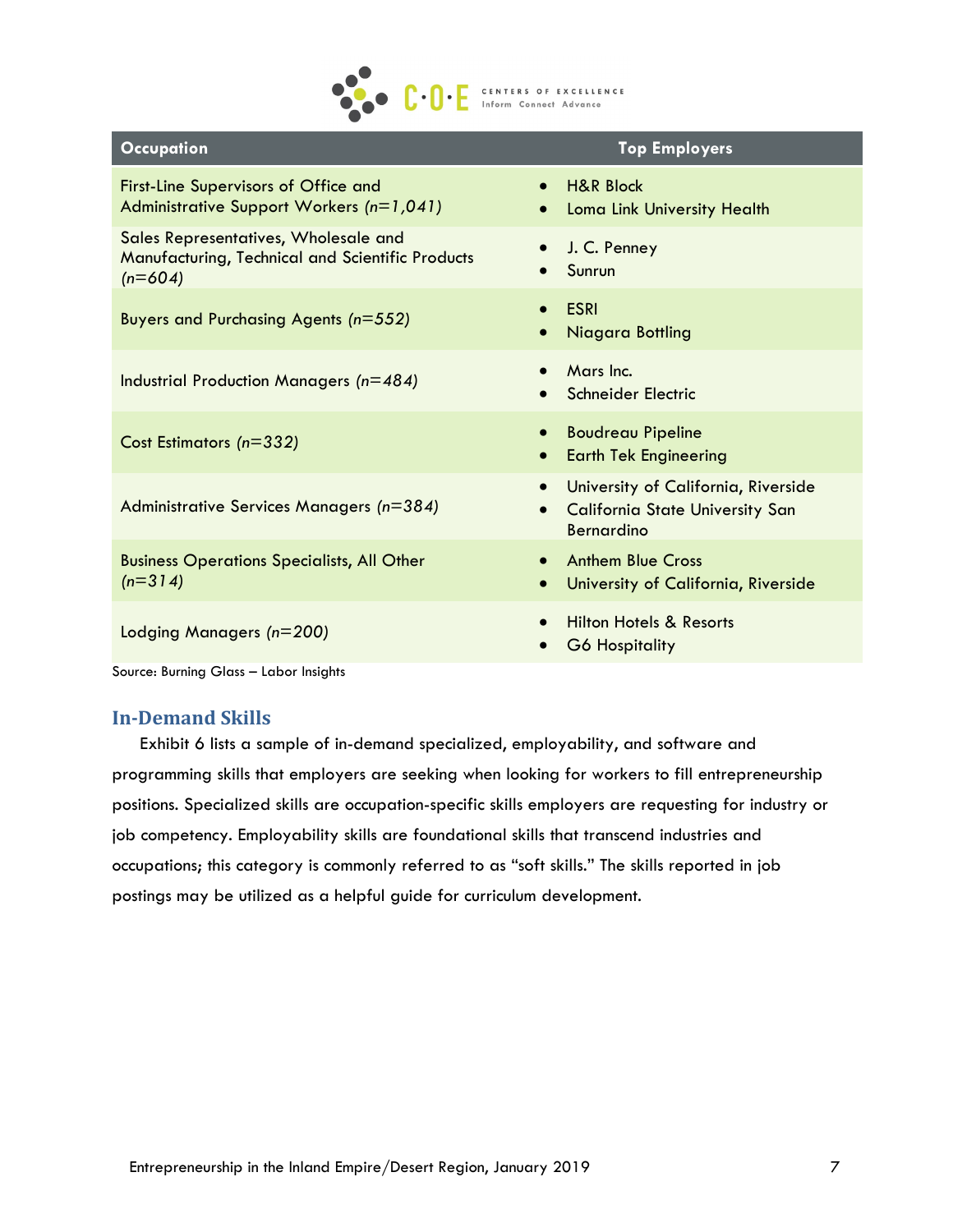

| Exhibit 6: Sample of in-demand skills from employer job ads for entrepreneurship occupations, |  |  |
|-----------------------------------------------------------------------------------------------|--|--|
| January 2018 – December 2018                                                                  |  |  |

| <b>Occupation</b>                                                                                                                                | <b>Specialized skills</b>                                                                                              | <b>Employability skills</b>                                                                                      | <b>Software and</b><br>Programming<br>skills          |
|--------------------------------------------------------------------------------------------------------------------------------------------------|------------------------------------------------------------------------------------------------------------------------|------------------------------------------------------------------------------------------------------------------|-------------------------------------------------------|
| <b>Sales Representatives,</b><br><b>Wholesale and</b><br><b>Manufacturing, Except</b><br><b>Technical and Scientific</b><br>Products $(n=7,693)$ | <b>Customer Service</b><br>$\bullet$<br><b>Outside Sales</b><br>$\bullet$<br><b>Customer Contact</b><br>$\bullet$      | <b>Communication Skills</b><br><b>Building Effective</b><br><b>Relationships</b><br><b>Organizational Skills</b> | Microsoft<br>$\bullet$<br>Office<br>Salesforce        |
| <b>First-Line Supervisors of</b><br><b>Retail Sales Workers</b><br>$(n=5,731)$                                                                   | <b>Retail Industry</b><br>$\bullet$<br>Knowledge<br><b>Store Management</b><br>$\bullet$<br>Merchandising<br>$\bullet$ | <b>Communication Skills</b><br><b>Physical Abilities</b><br><b>Organizational Skills</b>                         | Microsoft<br>$\bullet$<br>Office<br>SAP<br>$\bullet$  |
| <b>Food Service Managers</b><br>$(n=2,232)$                                                                                                      | Scheduling<br>$\bullet$<br><b>Cost Control</b><br><b>Food Safety</b>                                                   | <b>Communication Skills</b><br><b>Physical Abilities</b><br>Teamwork/<br>Collaboration                           | Microsoft<br>$\bullet$<br>Office<br>Lotus<br>Domino   |
| <b>General</b> and<br><b>Operations Managers</b><br>$(n=2,308)$                                                                                  | <b>Budgeting</b><br>$\bullet$<br>Scheduling<br>$\bullet$<br><b>Staff Management</b>                                    | <b>Communication Skills</b><br>Planning<br><b>Organizational Skills</b>                                          | Microsoft<br>Office                                   |
| <b>First-Line Supervisors of</b><br>Office and<br><b>Administrative Support</b><br>Workers $(n=1,215)$                                           | <b>Customer Service</b><br>$\bullet$<br>Scheduling<br><b>Budgeting</b>                                                 | <b>Communication Skills</b><br><b>Organizational Skills</b><br><b>Problem Solving</b>                            | Microsoft<br>$\bullet$<br>Office<br><b>QuickBooks</b> |
| <b>Sales Representatives,</b><br>Wholesale and<br>Manufacturing,<br><b>Technical and Scientific</b><br>Products (n=698)                          | <b>Customer Service</b><br><b>Business</b><br>Development<br><b>Prospective Clients</b>                                | <b>Communication Skills</b><br><b>Building Effective</b><br><b>Relationships</b><br><b>Problem Solving</b>       | Microsoft<br>$\bullet$<br>Office<br>Salesforce        |
| <b>Buyers and Purchasing</b><br>Agents $(n=674)$                                                                                                 | Procurement<br>Scheduling<br><b>Enterprise Resource</b><br><b>Planning (ERP)</b>                                       | <b>Communication Skills</b><br><b>Organizational Skills</b><br><b>Detail-Oriented</b>                            | Microsoft<br>Office<br><b>SAP</b>                     |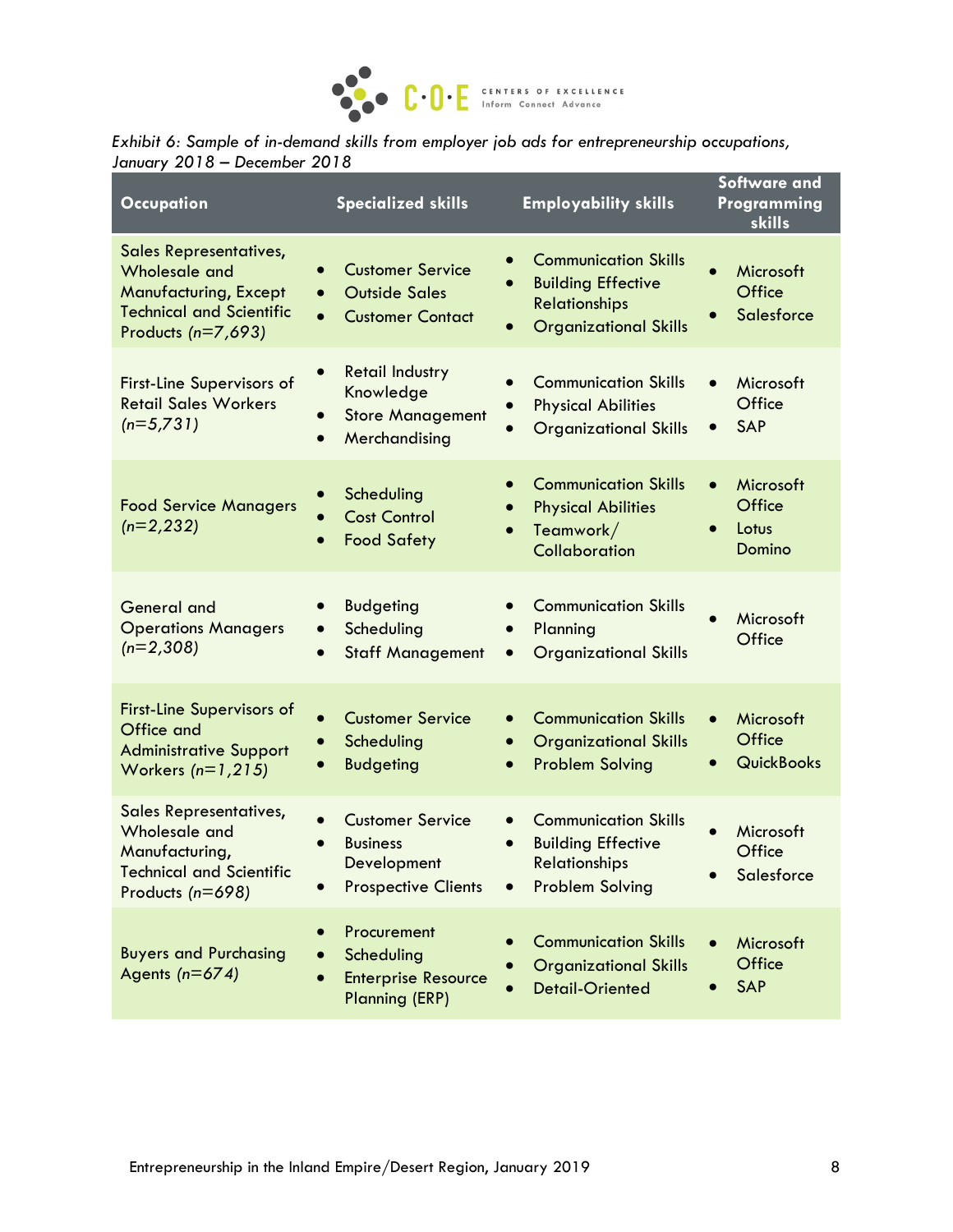

| <b>Occupation</b>                                                 | <b>Specialized skills</b>                                                                                        | <b>Employability skills</b>                                                        | <b>Software and</b><br>Programming<br>skills                    |
|-------------------------------------------------------------------|------------------------------------------------------------------------------------------------------------------|------------------------------------------------------------------------------------|-----------------------------------------------------------------|
| Industrial Production<br>Managers (n=615)                         | <b>Quality Assurance</b><br>$\bullet$<br>and Control<br>Scheduling<br>$\bullet$<br><b>Budgeting</b><br>$\bullet$ | <b>Communication Skills</b><br>Planning<br>$\bullet$<br><b>Problem Solving</b>     | Microsoft<br>Office                                             |
| <b>Cost Estimators</b><br>$(n=463)$                               | Project<br>$\bullet$<br>Management<br><b>Budgeting</b><br>$\bullet$<br>Scheduling<br>$\bullet$                   | <b>Communication Skills</b><br><b>Computer Literacy</b><br><b>Detail-Oriented</b>  | Microsoft<br>$\bullet$<br>Office<br><b>AutoCAD</b><br>$\bullet$ |
| <b>Administrative Services</b><br>Managers (n=385)                | <b>Budgeting</b><br>Scheduling<br>Accounting                                                                     | <b>Communication Skills</b><br>Planning<br>$\bullet$<br>Teamwork/<br>Collaboration | Microsoft<br>Office                                             |
| <b>Business Operations</b><br>Specialists, All Other<br>$(n=340)$ | E-Commerce<br>$\bullet$<br><b>Customer Service</b><br>Project<br>Management                                      | <b>Communication Skills</b><br>Planning<br>$\bullet$<br>Teamwork/<br>Collaboration | Microsoft<br>$\bullet$<br>Office<br>Adobe<br>Photoshop          |
| <b>Lodging Managers</b><br>$(n=195)$                              | <b>Budgeting</b><br>$\bullet$<br><b>Guest Services</b><br>Scheduling                                             | <b>Communication Skills</b><br>Planning<br>Teamwork/<br>Collaboration              | Microsoft<br>Office                                             |

Source: Burning Glass – Labor Insights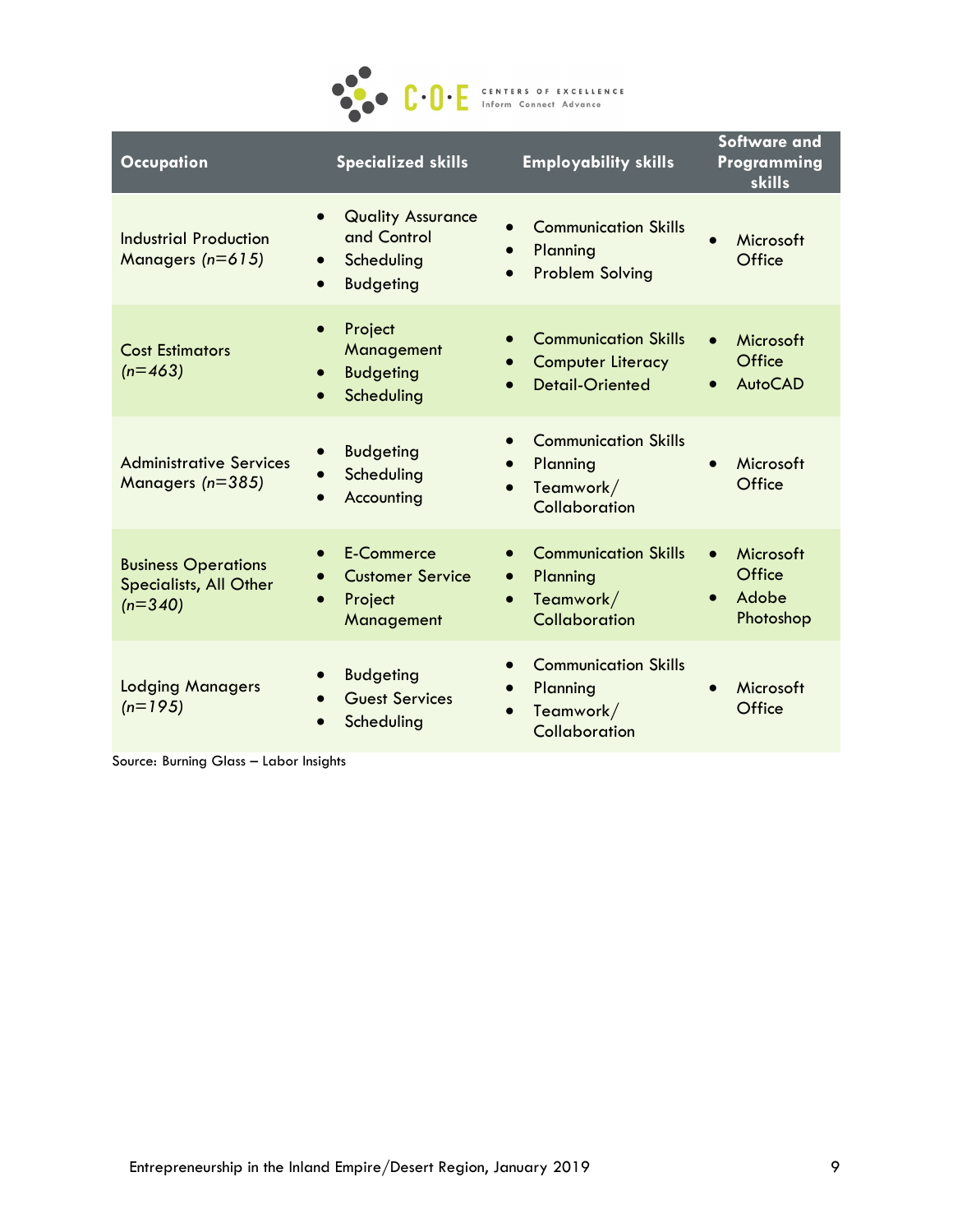

# **Educational Requirements**

Exhibit 7 displays the entry-level education typically required to enter each occupation according to the Bureau of Labor Statistics, educational attainment for incumbent workers with "some college, no degree" and an "associate degree" according to the U.S. Census, and the minimum advertised education requirement requested by employers in online job ads.

|                                                                                                                                     | <b>Work</b>                                                                                                                                           | <b>Typical</b>                          | <b>Two-Year</b><br><b>Postsecondary</b> |                                                               | <b>Minimum Advertised Education</b><br><b>Requirement from Job Ads</b> |                                          |     |
|-------------------------------------------------------------------------------------------------------------------------------------|-------------------------------------------------------------------------------------------------------------------------------------------------------|-----------------------------------------|-----------------------------------------|---------------------------------------------------------------|------------------------------------------------------------------------|------------------------------------------|-----|
| <b>Occupation</b>                                                                                                                   | <b>Entry-Level</b><br><b>Experience</b><br>Level of<br><b>Education</b><br><b>Educational</b><br><b>Required</b><br><b>Requirement</b><br>Attainment* |                                         | Number<br>of Job<br>Postings<br>$(n=)$  | High school<br>diploma or Associate<br>vocational<br>training | degree                                                                 | <b>Bachelor's</b><br>degree or<br>higher |     |
| <b>Sales</b><br>Representatives,<br>Wholesale and<br>Manufacturing,<br><b>Except Technical</b><br>and Scientific<br><b>Products</b> | None                                                                                                                                                  | High school<br>diploma or<br>equivalent | 31%                                     | 3,860                                                         | 48%                                                                    | 5%                                       | 47% |
| <b>First-Line</b><br>Supervisors of<br><b>Retail Sales</b><br>Workers                                                               | Less than<br>5 years                                                                                                                                  | High school<br>diploma or<br>equivalent | 39%                                     | 3,354                                                         | 68%                                                                    | 5%                                       | 27% |
| <b>Food Service</b><br>Managers                                                                                                     | Less than<br>5 years                                                                                                                                  | High school<br>diploma or<br>equivalent | 37%                                     | 1,176                                                         | 81%                                                                    | 6%                                       | 13% |
| General and<br><b>Operations</b><br><b>Managers</b>                                                                                 | 5 years<br>or more                                                                                                                                    | <b>Bachelor's</b><br>degree             | 35%                                     | 1,753                                                         | 36%                                                                    | 4%                                       | 60% |
| <b>First-Line</b><br>Supervisors of<br>Office and<br>Administrative<br><b>Support Workers</b>                                       | Less than<br>5 years                                                                                                                                  | High school<br>diploma or<br>equivalent | 40%                                     | 768                                                           | 46%                                                                    | 6%                                       | 48% |
| <b>Sales</b><br>Representatives,<br>Wholesale and<br>Manufacturing,<br><b>Technical and</b><br><b>Scientific Products</b>           | <b>None</b>                                                                                                                                           | <b>Bachelor's</b><br>degree             | 31%                                     | 293                                                           | 34%                                                                    | 2%                                       | 64% |
| <b>Buyers and</b><br><b>Purchasing Agents</b>                                                                                       | None                                                                                                                                                  | <b>Bachelor's</b><br>degree             | 25%                                     | 478                                                           | 32%                                                                    | 4%                                       | 64% |

*Exhibit 7: Educational attainment and online job ads with minimum advertised education requirements for the entrepreneurship occupations, January 2018 – December 2018*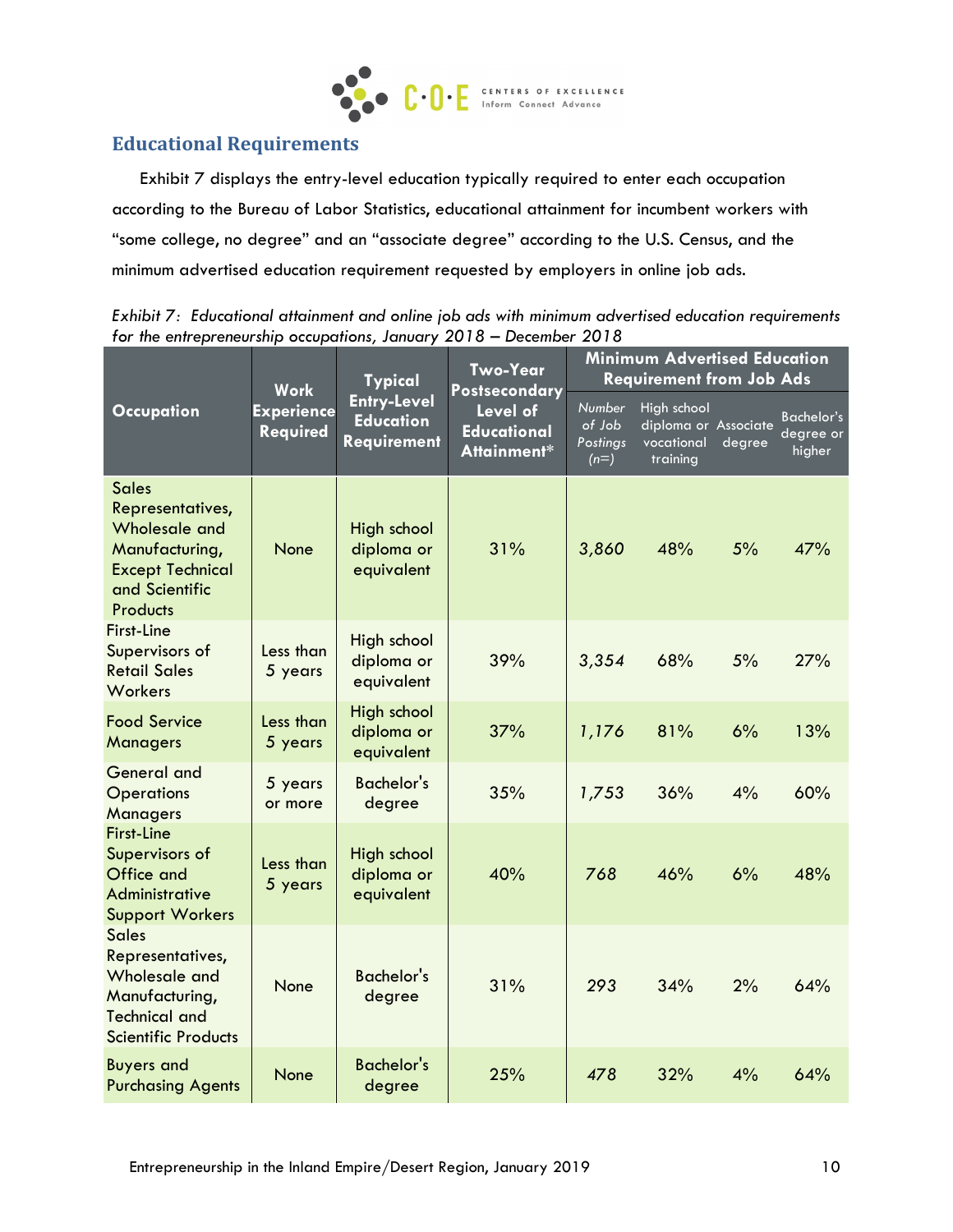

|                                                                          | <b>Typical</b><br><b>Work</b>        | Two-Year<br><b>Postsecondary</b>                             | <b>Minimum Advertised Education</b><br><b>Requirement from Job Ads</b> |                                               |                                                               |        |                                          |
|--------------------------------------------------------------------------|--------------------------------------|--------------------------------------------------------------|------------------------------------------------------------------------|-----------------------------------------------|---------------------------------------------------------------|--------|------------------------------------------|
| <b>Occupation</b>                                                        | <b>Experience</b><br><b>Required</b> | <b>Entry-Level</b><br><b>Education</b><br><b>Requirement</b> | Level of<br><b>Educational</b><br>Attainment*                          | <b>Number</b><br>of Job<br>Postings<br>$(n=)$ | High school<br>diploma or Associate<br>vocational<br>training | degree | <b>Bachelor's</b><br>degree or<br>higher |
| Industrial<br>Production<br><b>Managers</b>                              | 5 years<br>or more                   | Bachelor's<br>degree                                         | 30%                                                                    | 457                                           | 16%                                                           | 6%     | 78%                                      |
| <b>Cost Estimators</b>                                                   | <b>None</b>                          | <b>Bachelor's</b><br>degree                                  | 39%                                                                    | 246                                           | 30%                                                           | 3%     | 67%                                      |
| Administrative<br><b>Services Managers</b>                               | Less than<br>5 years                 | Bachelor's<br>degree                                         | 38%                                                                    | 302                                           | 28%                                                           | 9%     | 63%                                      |
| <b>Business</b><br><b>Operations</b><br><b>Specialists, All</b><br>Other | None                                 | <b>Bachelor's</b><br>degree                                  | 24%                                                                    | 199                                           | 23%                                                           | 5%     | 72%                                      |
| <b>Lodging Managers</b>                                                  | Less than<br>5 years                 | High school<br>diploma or<br>equivalent                      | 37%                                                                    | 116                                           | 41%                                                           | 8%     | 51%                                      |

Source: EMSI 2018.4, Burning Glass – Labor Insights

\*Percentage of incumbent workers with a Community College Credential or Some Postsecondary Coursework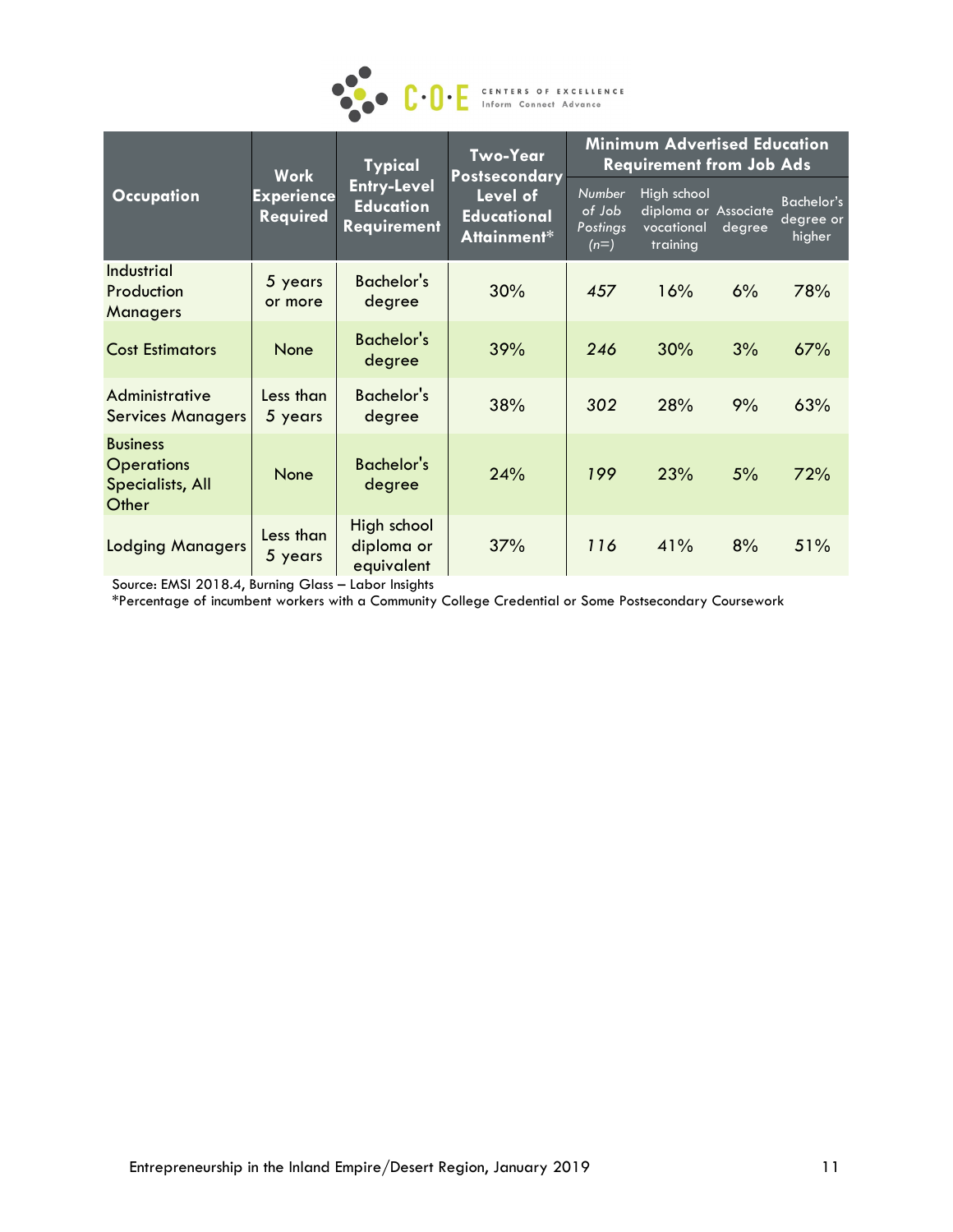

# **Top Self-Employed Occupations in Inland Empire/Desert Region**

Although this report has primarily focused on traditional business occupations, there are other occupations in the region with a high concentration of self-employed individuals. While these occupations may not traditionally be the focus of the business and entrepreneurial programs, it is valuable to know which large occupations (1,000+ jobs in 2017 or more) have the highest concentration of self-employed individuals, which are displayed in Exhibit 8. This exhibit illuminates the occupations in which entrepreneurship is most common in the region.

*Exhibit 8: Occupations with the most significant portion of self-employed individuals as a percentage of total employment in the Inland Empire/Desert Region (with at least 1,000 jobs in 2017)*

| <b>Occupation</b>                                                                     | % Self-<br><b>Employed</b> | <b>Total Self-</b><br><b>Employed</b> | <b>Total 2017</b><br>Jobs |
|---------------------------------------------------------------------------------------|----------------------------|---------------------------------------|---------------------------|
| 1. Door-to-Door Sales Workers, News and<br><b>Street Vendors, and Related Workers</b> | 97%                        | 1,141                                 | 1,180                     |
| 2. Real Estate Brokers                                                                | 81%                        | 1,068                                 | 1,318                     |
| 3. Writers and Authors                                                                | 79%                        | 1,097                                 | 1,389                     |
| 4. Hairdressers, Hairstylists, and<br>Cosmetologists                                  | 78%                        | 7,211                                 | 9,287                     |
| 5. Real Estate Sales Agents                                                           | 77%                        | 3,526                                 | 4,555                     |
| 6. Photographers                                                                      | 75%                        | 1,092                                 | 1,466                     |
| 7. Managers, All Other                                                                | 67%                        | 6,214                                 | 9,278                     |
| 8. First-Line Supervisors of Non-Retail Sales<br>Workers                              | 52%                        | 2,128                                 | 4,092                     |
| 9. Self-Enrichment Education Teachers                                                 | 50%                        | 1,328                                 | 2,676                     |
| Source: EMSI 2018.4                                                                   |                            |                                       |                           |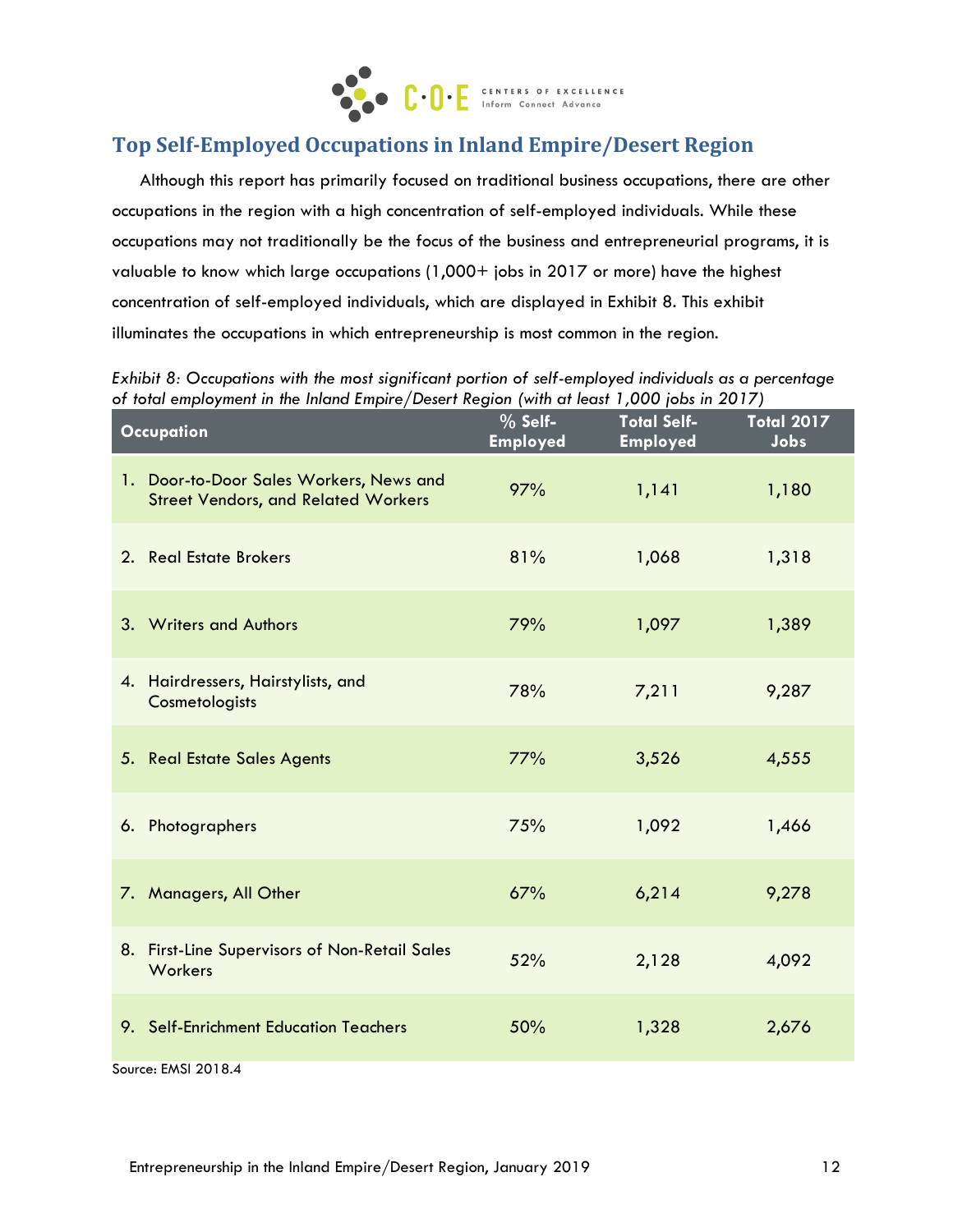

# **Student Completions**

Exhibits 9-14 show the annual average regional community college credentials (associate degrees and certificates) conferred during the three academic years between 2014 and 2017, with the relevant TOP code and the titles used at each college, sourced from the Chancellor's Office Curriculum Inventory (COCI). Credentials granted from other educational institutions from 2013 to 2016 are displayed in Exhibit 15, along with the relevant CIP code. Please note, a credential is not equivalent to a single person in search of a job opening since a student may earn more than one credential, such as an associate degree in addition to a certificate. Community College student outcome information is from the CTE LaunchBoard based on the selected TOP code and region.

| 0505.00 Business Administration                           | Annual<br><b>Community</b><br><b>College</b><br><b>Headcount</b><br>$(2016 - 17)$ | <b>Community College</b><br><b>Annual Average</b><br><b>Credentials</b><br>$(2014-17)$ |
|-----------------------------------------------------------|-----------------------------------------------------------------------------------|----------------------------------------------------------------------------------------|
| <b>Barstow</b> - Business Administration                  | 306                                                                               |                                                                                        |
| Associate Degree for Transfer                             |                                                                                   | 9                                                                                      |
| <b>Chaffey</b> - General Business/Business Administration | 771                                                                               |                                                                                        |
| <b>Associate Degree</b>                                   |                                                                                   | 28                                                                                     |
| Certificate $30$ to $< 60$ semester units                 |                                                                                   | 13                                                                                     |
| Certificate $18$ to $\leq 30$ semester units              |                                                                                   | $1*$                                                                                   |
| <b>Associate Degree for Transfer</b>                      |                                                                                   | 166                                                                                    |
| <b>Copper Mountain - Business Administration</b>          | 33                                                                                |                                                                                        |
| <b>Associate Degree</b>                                   |                                                                                   | 14                                                                                     |
| Associate Degree for Transfer                             |                                                                                   | 15                                                                                     |
| <b>Crafton Hills - Business Administration</b>            |                                                                                   |                                                                                        |
| <b>Associate Degree for Transfer</b>                      |                                                                                   | 51                                                                                     |
| <b>Desert</b> - Business Administration                   |                                                                                   |                                                                                        |
| <b>Associate Degree</b>                                   |                                                                                   | 5                                                                                      |
| Associate Degree for Transfer                             |                                                                                   | 102                                                                                    |
| <b>Moreno Valley - Business Administration</b>            | 277                                                                               |                                                                                        |
| <b>Associate Degree for Transfer</b>                      |                                                                                   | 13                                                                                     |
| Mt. San Jacinto - Business Administration                 | 331                                                                               |                                                                                        |
| <b>Associate Degree</b>                                   |                                                                                   | 55                                                                                     |
| Certificate 30 to $< 60$ semester units                   |                                                                                   | $\overline{z}$                                                                         |
| Associate Degree for Transfer                             |                                                                                   | 83                                                                                     |

*Exhibit 9: Annual average community college student completions for business administration programs*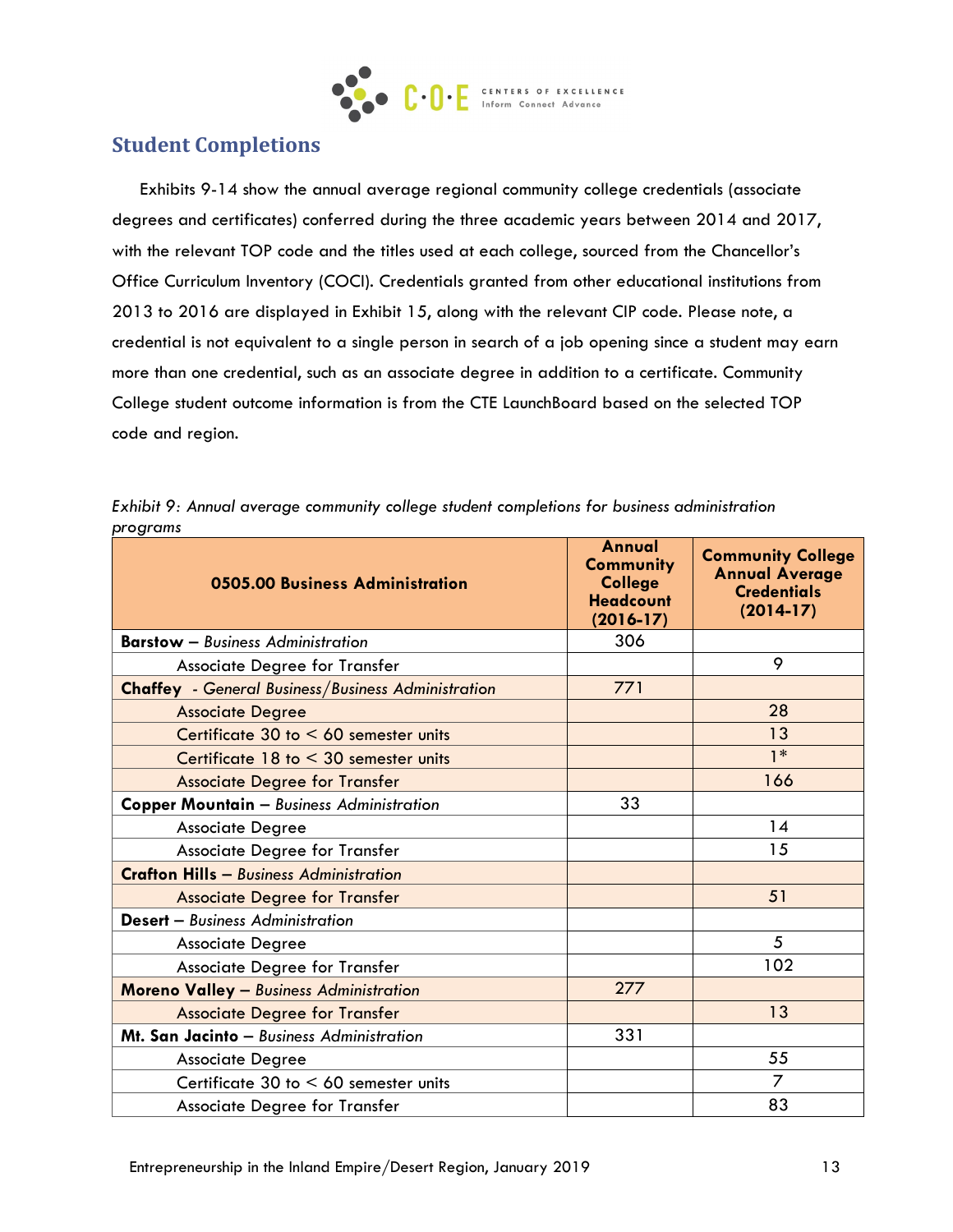

| 0505.00 Business Administration                                          | Annual<br><b>Community</b><br><b>College</b><br><b>Headcount</b><br>$(2016 - 17)$ | <b>Community College</b><br><b>Annual Average</b><br><b>Credentials</b><br>$(2014-17)$ |
|--------------------------------------------------------------------------|-----------------------------------------------------------------------------------|----------------------------------------------------------------------------------------|
| <b>Norco College – Business Administration</b>                           | 542                                                                               |                                                                                        |
| <b>Associate Degree for Transfer</b>                                     |                                                                                   | 24                                                                                     |
| <b>Palo Verde</b> - Business Administration/Business Management          | 98                                                                                |                                                                                        |
| Associate Degree for Transfer                                            |                                                                                   |                                                                                        |
| <b>Riverside - Business Administration</b>                               | 978                                                                               |                                                                                        |
| <b>Associate Degree for Transfer</b>                                     |                                                                                   | 17                                                                                     |
| San Bernardino - Business Administration                                 |                                                                                   |                                                                                        |
| <b>Associate Degree</b>                                                  |                                                                                   | 33                                                                                     |
| Certificate $18$ to $\leq 30$ semester units                             |                                                                                   | $\overline{2}$                                                                         |
| Associate Degree for Transfer                                            |                                                                                   | 67                                                                                     |
| <b>Victor Valley</b>                                                     | 110                                                                               |                                                                                        |
| <b>Total Community College Headcount (2016-17)</b>                       | 3,384                                                                             |                                                                                        |
| <b>Total Annual Average Community College Credentials</b><br>$(2014-17)$ |                                                                                   | 704                                                                                    |

Source: LaunchBoard, IPEDS, COCI

\*Chaffey issued one 18 to < 30 semester unit certificate in 2015-16

#### **0505.00 Business Administration program outcomes in the Inland Empire/Desert Region in the academic year 2015-16 [unless noted otherwise]:**

- Number of students who completed 12+ CTE units in one year: 781 (CA: 88) [2016-17]
- Number of students who transferred to a 4-year institution: 499 (CA: 81)
- Employed in the fourth fiscal quarter after exit: 60% (CA: 66%)
- Median annual earnings after exit: \$24,345 (CA: \$26,447)
- Median change in earnings: 42% (CA: 44%)
- The proportion of students who attained a living wage: 45% (CA: 47%)
- Job closely related to field of study: 70% (CA: 83% ) [2014-15]
- Economically disadvantaged students: 81% (CA: 68%) [2016-17]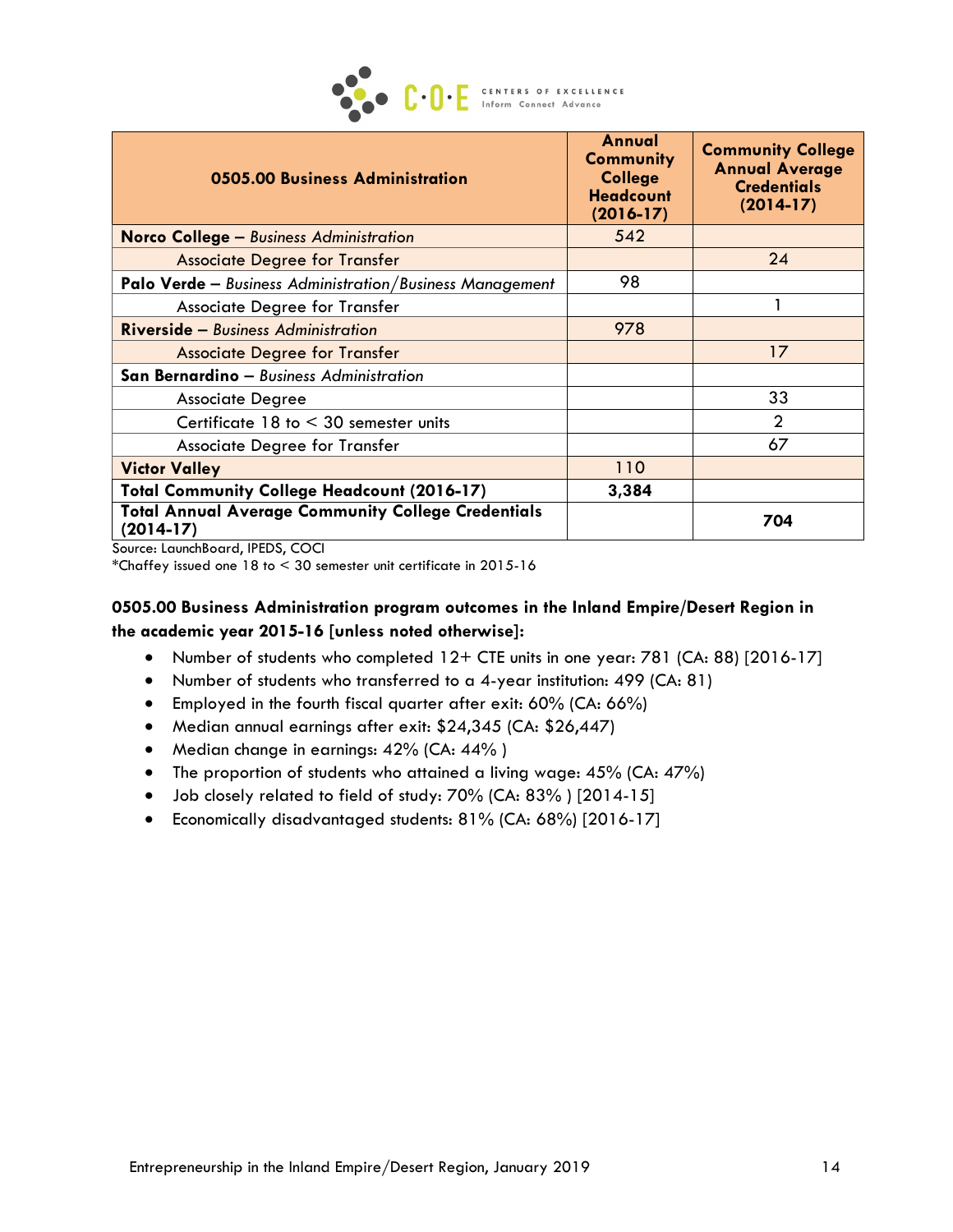

*Exhibit 10: Annual average community college student completions for business management programs*

| 0506.00 Business Management                                                                        | Annual<br><b>Community</b><br><b>College</b><br><b>Headcount</b><br>$(2016 - 17)$ | <b>Community College</b><br><b>Annual Average</b><br><b>Credentials</b><br>$(2014-17)$ |
|----------------------------------------------------------------------------------------------------|-----------------------------------------------------------------------------------|----------------------------------------------------------------------------------------|
| <b>Barstow</b> - Management                                                                        | 157                                                                               |                                                                                        |
| <b>Associate Degree</b>                                                                            |                                                                                   | 17                                                                                     |
| Certificate $18$ to $\leq 30$ semester units                                                       |                                                                                   | $\overline{2}$                                                                         |
| <b>Chaffey - Management</b>                                                                        | 363                                                                               |                                                                                        |
| <b>Associate Degree</b>                                                                            |                                                                                   | 11                                                                                     |
| Certificate 30 to < 60 semester units                                                              |                                                                                   | $\overline{2}$                                                                         |
| Certificate $18$ to $\leq 30$ semester units                                                       |                                                                                   | 8                                                                                      |
| Certificate 6 to $<$ 18 semester units                                                             |                                                                                   | $\mathbf{1}$                                                                           |
| <b>Copper Mountain</b>                                                                             | 14                                                                                |                                                                                        |
| <b>Crafton Hills</b> - Business Administration/Business<br><b>Management</b>                       | 207                                                                               |                                                                                        |
| <b>Associate Degree</b>                                                                            |                                                                                   | 6                                                                                      |
| Certificate 30 to < 60 semester units                                                              |                                                                                   | 1                                                                                      |
| Moreno Valley - Business Administration: Management                                                | 86                                                                                |                                                                                        |
| <b>Associate Degree</b>                                                                            |                                                                                   | 4                                                                                      |
| Certificate 30 to $< 60$ semester units                                                            |                                                                                   | 3                                                                                      |
| Mt. San Jacinto - Management/Supervision                                                           | 301                                                                               |                                                                                        |
| <b>Associate Degree</b>                                                                            |                                                                                   | 6                                                                                      |
| Certificate $30$ to $\leq 60$ semester units                                                       |                                                                                   | 6                                                                                      |
| Norco College -Business Administration: Management                                                 | 46                                                                                |                                                                                        |
| <b>Associate Degree</b>                                                                            |                                                                                   | 8                                                                                      |
| Certificate 30 to $< 60$ semester units                                                            |                                                                                   | 10                                                                                     |
| <b>Palo Verde</b>                                                                                  | 698                                                                               |                                                                                        |
| <b>Associate Degree</b>                                                                            |                                                                                   | 11                                                                                     |
| Certificate 30 to < 60 semester units                                                              |                                                                                   | 5                                                                                      |
| Certificate 6 to $<$ 18 semester units                                                             |                                                                                   | 39                                                                                     |
| <b>Riverside</b> – Business Administration: Human<br>Resources/Business Administration: Management | 237                                                                               |                                                                                        |
| <b>Associate Degree</b>                                                                            |                                                                                   | 19                                                                                     |
| Certificate $30$ to $< 60$ semester units                                                          |                                                                                   | 20                                                                                     |
| <b>San Bernardino</b>                                                                              | 912                                                                               |                                                                                        |
| Victor Valley - Management                                                                         | 783                                                                               |                                                                                        |
| Certificate 30 to $< 60$ semester units                                                            |                                                                                   | 5                                                                                      |
| <b>Total Community College Headcount (2016-17)</b>                                                 | 3,785                                                                             |                                                                                        |
| <b>Total Annual Average Community College Credentials</b><br>$(2014-17)$                           |                                                                                   | 183                                                                                    |

Source: LaunchBoard, IPEDS, COCI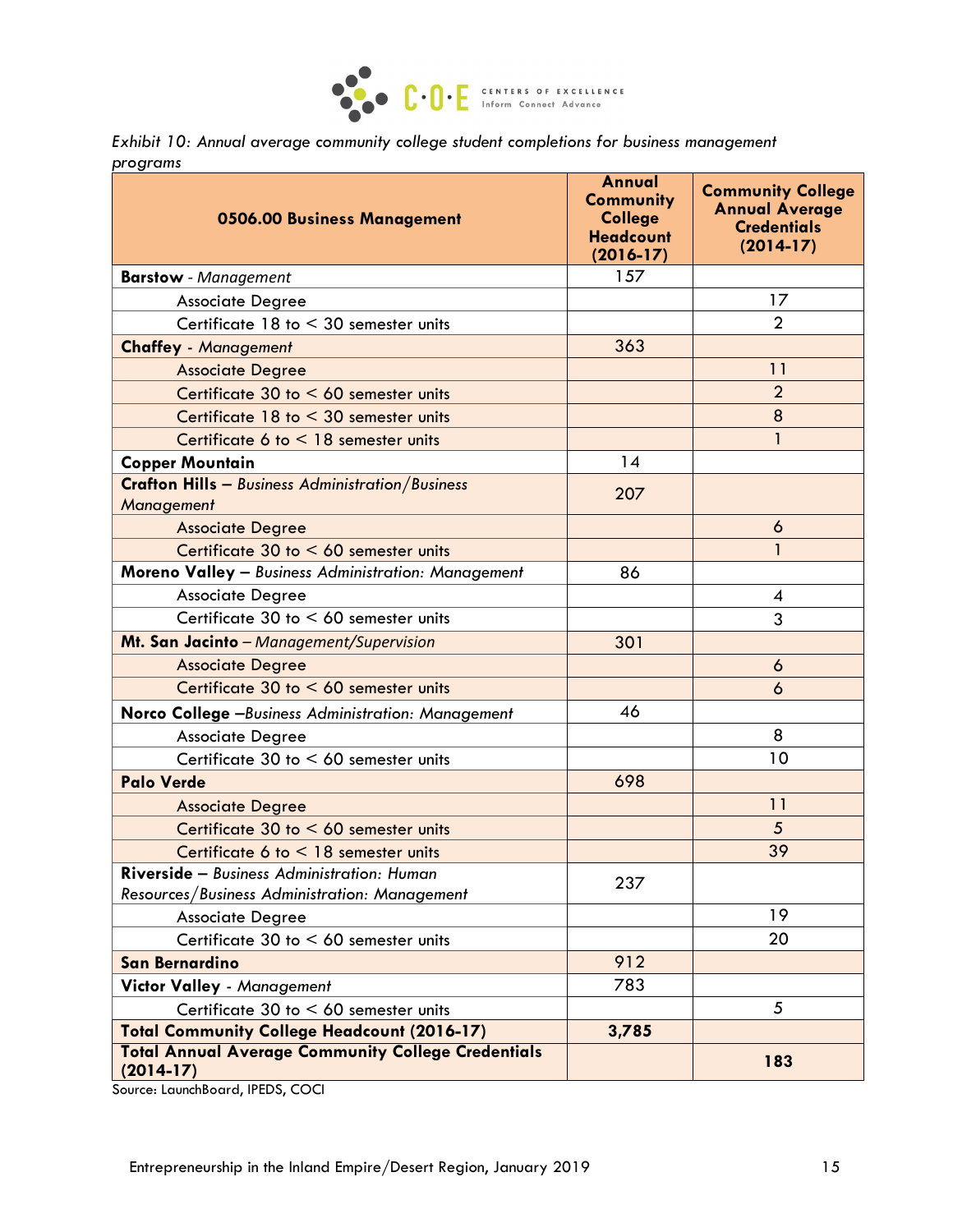

#### **0506.00 Business Management program outcomes in the Inland Empire/Desert Region in the academic year 2015-16 [unless noted otherwise]:**

- Number of students who completed 12+ CTE units in one year: 675 (CA: 63) [2016-17]
- Number of students who transferred to a 4-year institution: 293 (CA: 32)
- Employed in the fourth fiscal quarter after exit: 63% (CA: 73%)
- Median annual earnings after exit: \$25,111 (CA: \$32,148)
- Median change in earnings: 40% (CA: 40%)
- The proportion of students who attained a living wage: 53% (CA: 63%)
- Job closely related to field of study: 70% (CA: 83% ) [2014-15]
- Economically disadvantaged students: 81% (CA: 73%) [2016-17]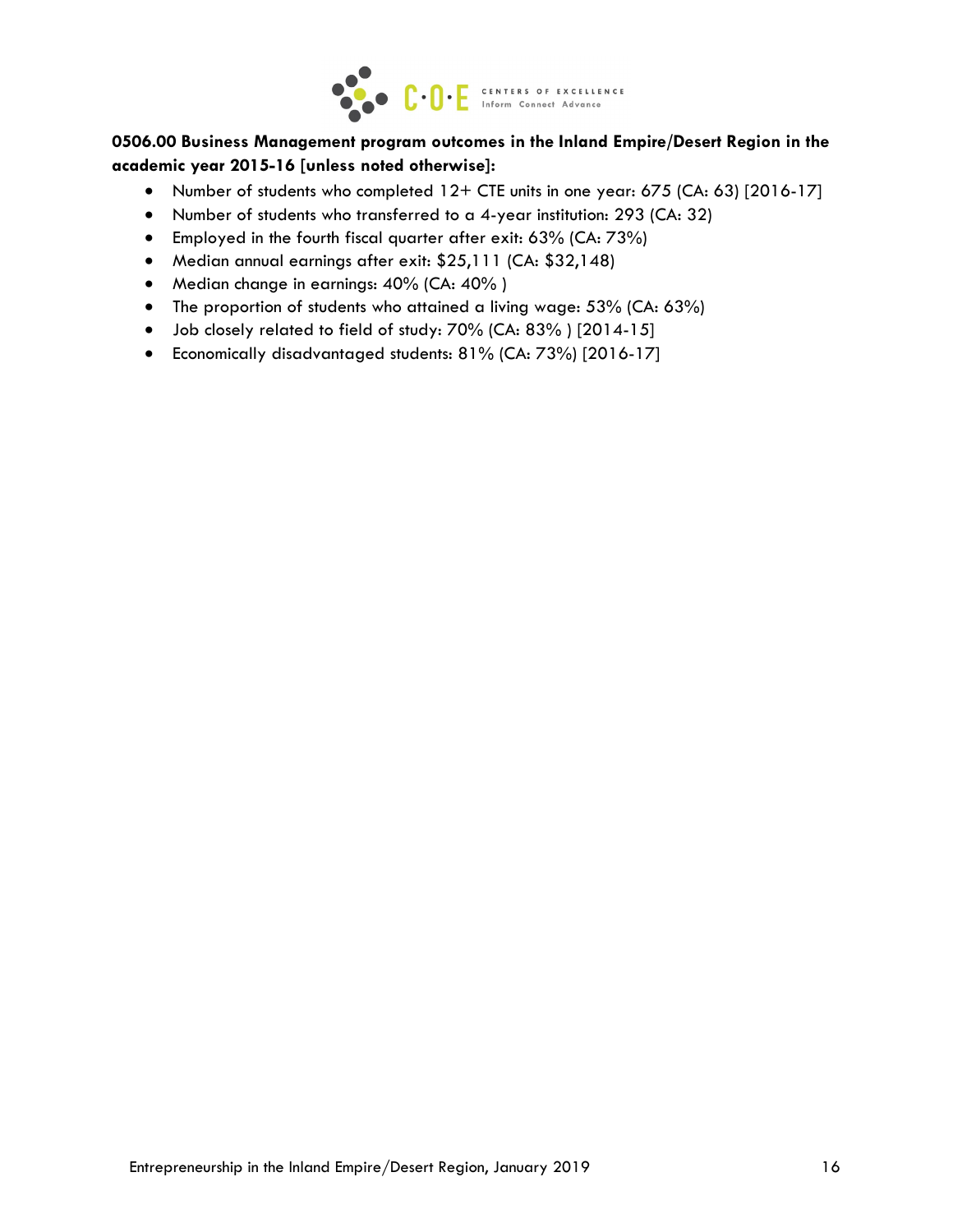

*Exhibit 11: Annual average community college student completions for management development and supervision programs*

| 0506.30 Management Development and Supervision                                                          | Annual<br><b>Community</b><br><b>College</b><br><b>Headcount</b><br>$(2016 - 17)$ | <b>Community College</b><br><b>Annual Average</b><br><b>Credentials</b><br>$(2014-17)$ |
|---------------------------------------------------------------------------------------------------------|-----------------------------------------------------------------------------------|----------------------------------------------------------------------------------------|
| <b>Chaffey</b> - Management: Supervision                                                                | 188                                                                               |                                                                                        |
| <b>Associate Degree</b>                                                                                 |                                                                                   |                                                                                        |
| Certificate $18$ to $\leq 30$ semester units                                                            |                                                                                   |                                                                                        |
| Certificate 6 to $\leq$ 18 semester units                                                               |                                                                                   | $*_{1}$                                                                                |
| <b>Desert</b> - Human Resources Generalist                                                              |                                                                                   |                                                                                        |
| <b>Associate Degree</b>                                                                                 |                                                                                   |                                                                                        |
| Certificate $30$ to $< 60$ semester units                                                               |                                                                                   |                                                                                        |
| Certificate $18$ to $\leq 30$ semester units                                                            |                                                                                   | 3                                                                                      |
| <b>Moreno Valley</b>                                                                                    | 96                                                                                |                                                                                        |
| <b>Norco</b>                                                                                            | 243                                                                               |                                                                                        |
| <b>Riverside</b>                                                                                        | 327                                                                               |                                                                                        |
| <b>Victor Valley</b>                                                                                    | 23                                                                                |                                                                                        |
| <b>Total Community College Headcount (2016-17)</b>                                                      | 831                                                                               |                                                                                        |
| <b>Total Annual Average Community College Credentials</b><br>$(2014-17)$<br>$\mathbf{10}$ $\mathbf{10}$ |                                                                                   | 7                                                                                      |

Source: LaunchBoard, IPEDS, COCI

\*Chaffey issued one 6 to <18 semester unit certificate in 2014-15

#### **0506.30 Management Development and Supervision program outcomes in the Inland Empire/Desert Region in the academic year 2015-16 [unless noted otherwise]:**

- Number of students who completed 12+ CTE units in one year: 191 (CA: 40) [2016-17]
- Number of students who transferred to a 4-year institution: 63 (CA: 15)
- Employed in the fourth fiscal quarter after exit: 83% (CA: 82%)
- Median annual earnings after exit: \$29,096 (CA: \$41,601)
- Median change in earnings: 63% (CA: 27%)
- The proportion of students who attained a living wage: 63% (CA: 71%)
- Job closely related to the field of study: N/A (CA: 86%) [2014-15]
- Economically disadvantaged students: 78% (CA: 74%) [2016-17]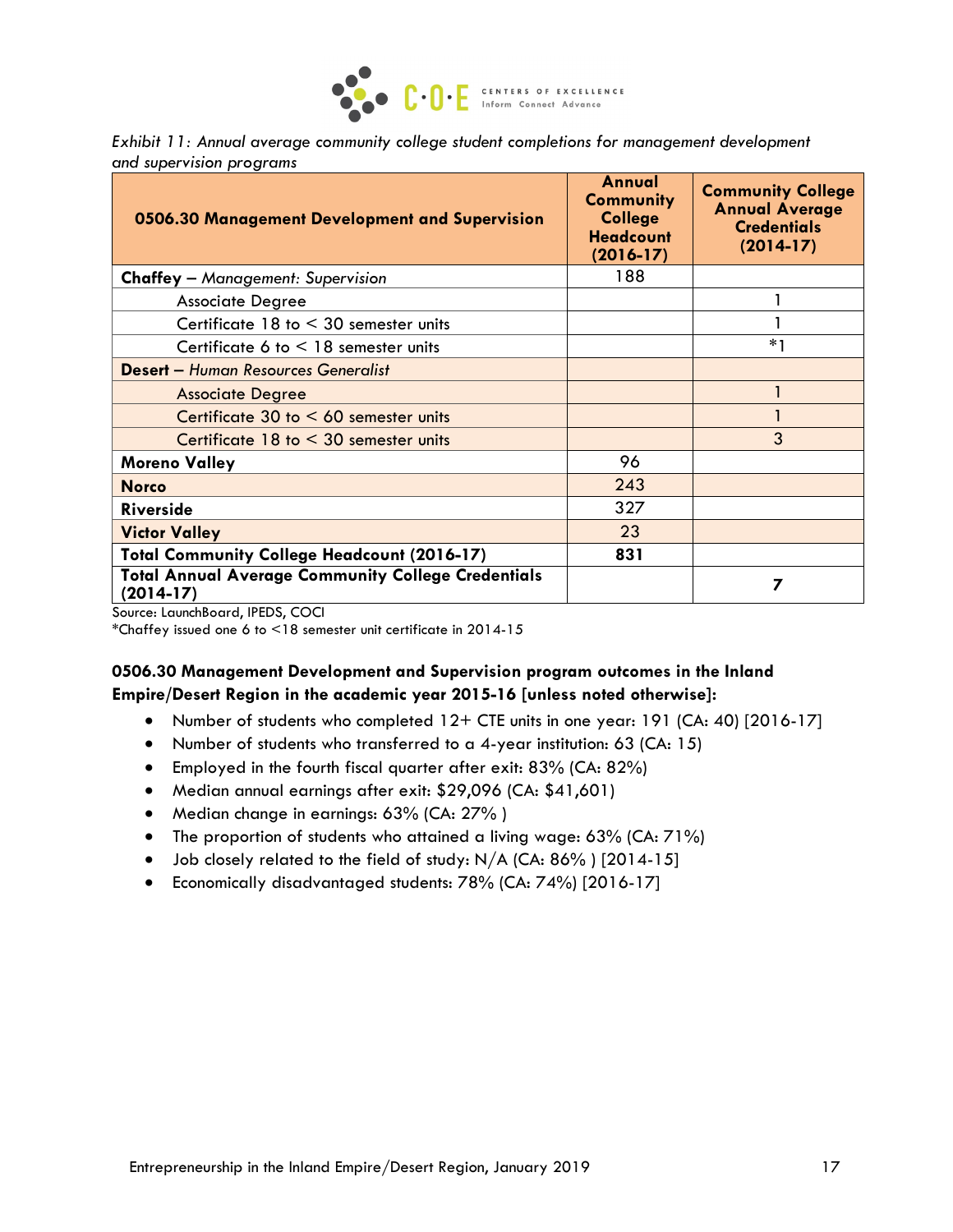

| Exhibit 12: Annual average community college student completions for small business and |  |  |
|-----------------------------------------------------------------------------------------|--|--|
| entrepreneurship programs                                                               |  |  |

| 0506.40 Small Business and Entrepreneurship                              | Annual<br><b>Community</b><br><b>College</b><br><b>Headcount</b><br>$(2016 - 17)$ | <b>Community College</b><br><b>Annual Average</b><br><b>Credentials</b><br>$(2014-17)$ |
|--------------------------------------------------------------------------|-----------------------------------------------------------------------------------|----------------------------------------------------------------------------------------|
| <b>Chaffey</b> - Small Business Entrepreneur                             | 105                                                                               |                                                                                        |
| <b>Associate Degree</b>                                                  |                                                                                   | 4                                                                                      |
| Certificate 30 to $< 60$ semester units                                  |                                                                                   | 1*                                                                                     |
| Certificate $18$ to $\leq 30$ semester units                             |                                                                                   |                                                                                        |
| <b>Moreno Valley</b>                                                     | 62                                                                                |                                                                                        |
| Mt. San Jacinto - Small Business Operations                              | 50                                                                                |                                                                                        |
| Certificate 30 to $< 60$ semester units                                  |                                                                                   | $1**$                                                                                  |
| <b>Norco</b>                                                             | 75                                                                                |                                                                                        |
| <b>Palo Verde</b>                                                        |                                                                                   |                                                                                        |
| Certificate 6 to $<$ 18 semester units                                   |                                                                                   | 9                                                                                      |
| Riverside - Entrepreneurship                                             | 200                                                                               |                                                                                        |
| <b>Associate Degree</b>                                                  |                                                                                   | 1                                                                                      |
| Certificate 18 to < 30 semester units                                    |                                                                                   | $\mathcal{P}$                                                                          |
| <b>Victor Valley</b>                                                     | 85                                                                                |                                                                                        |
| <b>Total Community College Headcount (2016-17)</b>                       | 577                                                                               |                                                                                        |
| <b>Total Annual Average Community College Credentials</b><br>$(2014-17)$ |                                                                                   | 17                                                                                     |

Source: LaunchBoard, IPEDS, COCI

\*Chaffey issued one 30 to < 60 semester unit certificate in 2014-15

\*\*Mt. San Jacinto issued one 30 to < 60 semester unit certificate in 2016-17

#### **0506.40 Small Business and Entrepreneurship program outcomes in the Inland Empire/Desert Region in the academic year 2015-16 [unless noted otherwise]:**

- Number of students who completed 12+ CTE units in one year: 97 (CA: 21) [2016-17]
- Number of students who transferred to a 4-year institution: 43 (CA: 12)
- Employed in the fourth fiscal quarter after exit: 54% (CA: 59%)
- Median annual earnings after exit: \$23,229 (CA: \$25,231)
- Median change in earnings: 53% (CA: 45%)
- The proportion of students who attained a living wage: 47% (CA: 59%)
- Job closely related to the field of study:  $N/A$  (CA:  $90\%$ ) [2014-15]
- Economically disadvantaged students: 76% (CA: 69%) [2016-17]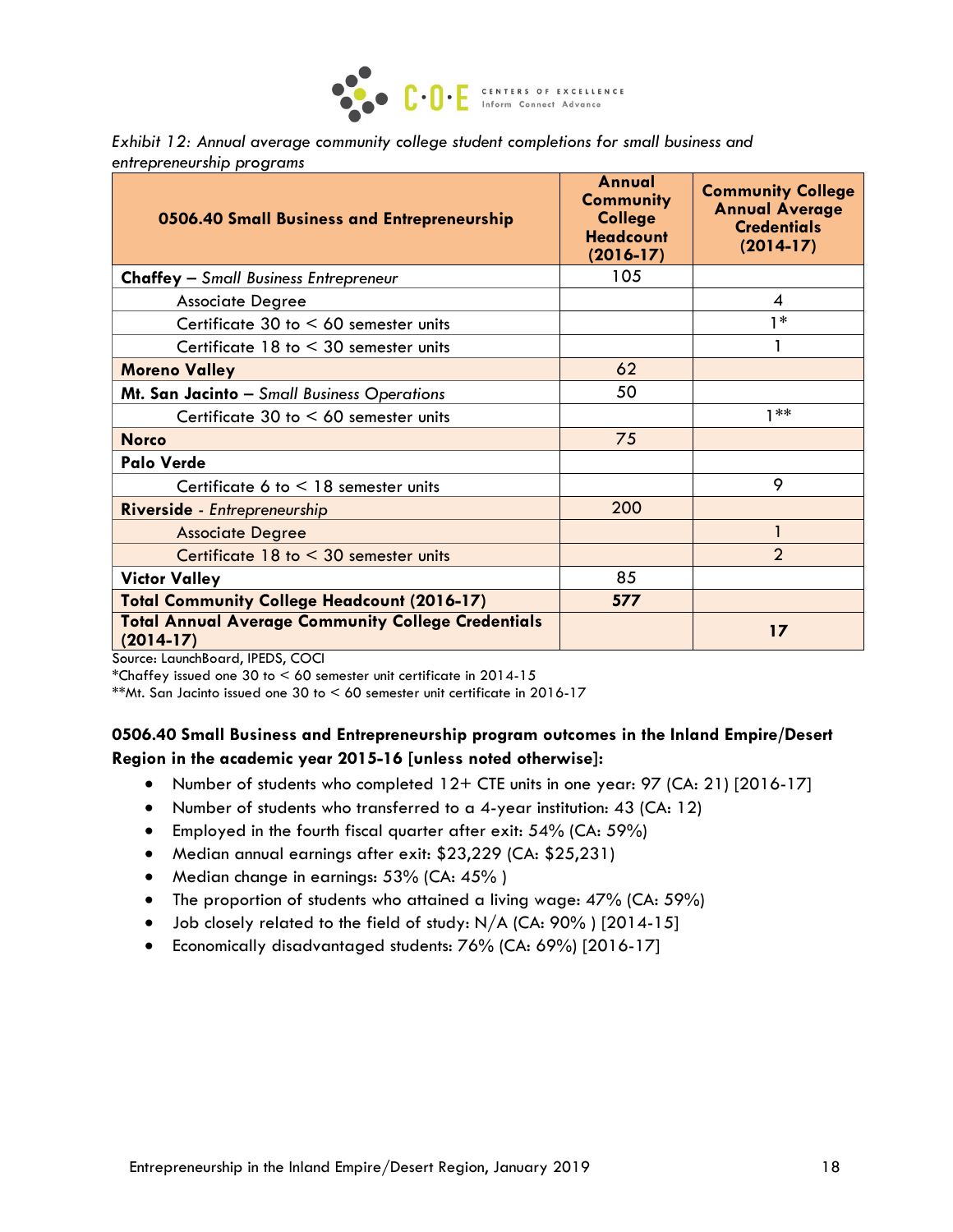

*Exhibit 13: Annual average community college student completions for retail store operations and management programs*

| 0506.50 Retail Store Operations and Management                           | Annual<br><b>Community</b><br><b>College</b><br><b>Headcount</b><br>$(2016 - 17)$ | <b>Community College</b><br><b>Annual Average</b><br><b>Credentials</b><br>$(2014-17)$ |
|--------------------------------------------------------------------------|-----------------------------------------------------------------------------------|----------------------------------------------------------------------------------------|
| <b>Chaffey</b> - Retail Management                                       | 19                                                                                |                                                                                        |
| <b>Associate Degree</b>                                                  |                                                                                   | $1*$                                                                                   |
| <b>Desert</b> - Retail Management                                        |                                                                                   |                                                                                        |
| Certificate $30$ to $< 60$ semester units                                |                                                                                   |                                                                                        |
| Certificate 18 to < 30 semester units                                    |                                                                                   | $\mathcal{P}$                                                                          |
| Norco College - Retail Management (WAFC)                                 |                                                                                   |                                                                                        |
| Certificate 30 to $< 60$ semester units                                  |                                                                                   | $1**$                                                                                  |
| <b>Riverside</b>                                                         | 64                                                                                |                                                                                        |
| <b>Associate Degree</b>                                                  |                                                                                   |                                                                                        |
| Certificate 30 to $< 60$ semester units                                  |                                                                                   |                                                                                        |
| San Bernardino - Retail Management                                       |                                                                                   |                                                                                        |
| Certificate 30 to $< 60$ semester units                                  |                                                                                   | $\mathcal{P}$                                                                          |
| <b>Total Community College Headcount (2016-17)</b>                       | 83                                                                                |                                                                                        |
| <b>Total Annual Average Community College Credentials</b><br>$(2014-17)$ |                                                                                   |                                                                                        |

Source: LaunchBoard, IPEDS, COCI

\*Chaffey issued one associate degree in 2014-15

\*\*Norco issued one 30 to  $\leq 60$  semester unit certificate in 2016-17

#### **0506.50 Retail Store Operations and Management program outcomes in the Inland Empire/Desert Region in the academic year 2015-16 [unless noted otherwise]:**

- Number of students who completed 12+ CTE units in one year: 17 (CA: 15) [2016-17]
- Number of students who transferred to a 4-year institution:  $N/A$  (CA: 0)
- Employed in the fourth fiscal quarter after exit: 91% (CA: 85%)
- Median annual earnings after exit: \$26,170 (CA: \$48,037)
- Median change in earnings: N/A (CA: 19%)
- The proportion of students who attained a living wage: N/A (CA: 91%)
- Job closely related to the field of study: N/A (CA: 88%) [2014-15]
- Economically disadvantaged students: 88% (CA: 75%) [2016-17]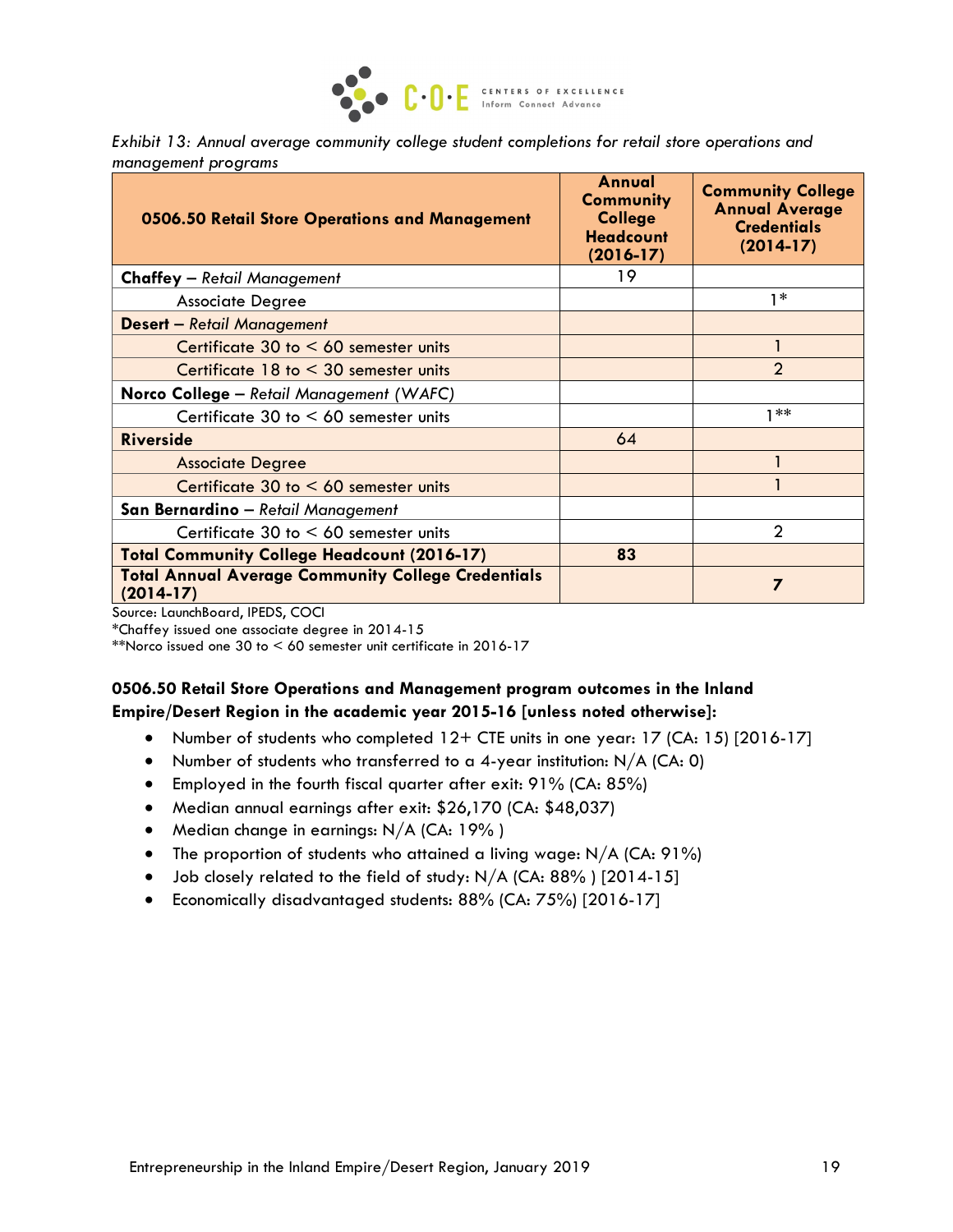

*Exhibit 14: Annual average community college student completions for international business and trade programs*

| 0508.00 International Business and Trade                                 | Annual<br><b>Community</b><br><b>College</b><br><b>Headcount</b><br>$(2016 - 17)$ | <b>Community College</b><br><b>Annual Average</b><br><b>Credentials</b><br>$(2014-17)$ |
|--------------------------------------------------------------------------|-----------------------------------------------------------------------------------|----------------------------------------------------------------------------------------|
| <b>Chaffey</b> - International Business                                  | 133                                                                               |                                                                                        |
| <b>Riverside</b>                                                         | 131                                                                               |                                                                                        |
| Certificate 6 to $<$ 18 semester units                                   |                                                                                   | 6                                                                                      |
| <b>Total Community College Headcount (2016-17)</b>                       | 264                                                                               |                                                                                        |
| <b>Total Annual Average Community College Credentials</b><br>$(2014-17)$ |                                                                                   | 6                                                                                      |

Source: LaunchBoard, IPEDS, COCI

#### **0508.00 International Business and Trade program outcomes in the Inland Empire/Desert Region in the academic year 2015-16 [unless noted otherwise]:**

- Number of students who completed 12+ CTE units in one year: 86 (CA: 23) [2016-17]
- Number of students who transferred to a 4-year institution: 11 (CA: 11)
- Employed in the fourth fiscal quarter after exit: 47% (CA: 69%)
- Median annual earnings after exit: \$12,454 (CA: \$28,066)
- Median change in earnings: 35% (CA: 34%)
- The proportion of students who attained a living wage:  $N/A$  (CA:  $50\%$ )
- Job closely related to the field of study: N/A (CA: 100%) [2014-15]
- Economically disadvantaged students: 79% (CA: 76%) [2016-17]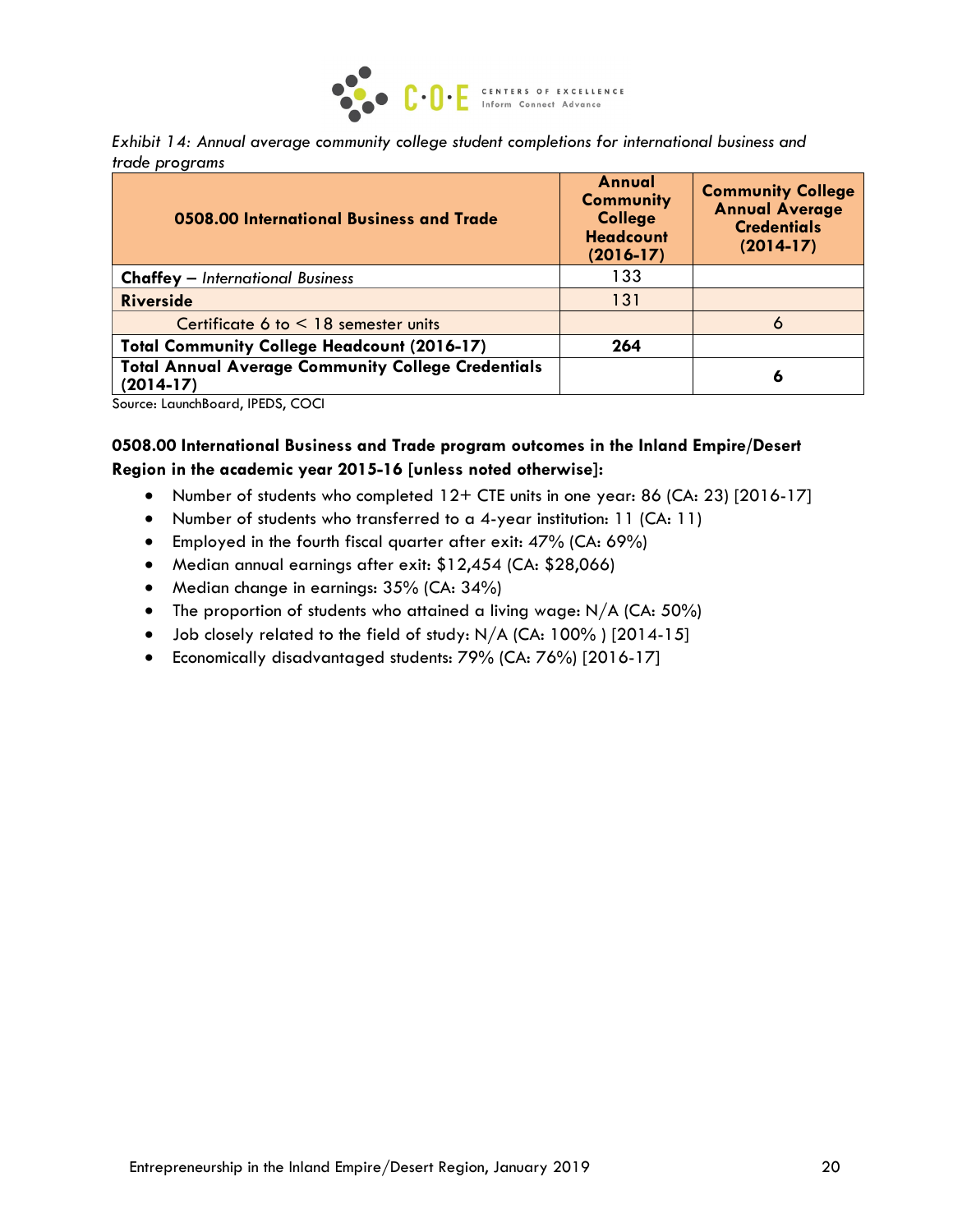

| Exhibit 15: Annual average community college student completions for business administration and |  |  |
|--------------------------------------------------------------------------------------------------|--|--|
| management, general programs                                                                     |  |  |

| 52.0201 - Business Administration and Management,<br>General | <b>Other Educational Institutions</b><br><b>Annual Average Certificates or</b><br><b>Other Credit Credentials</b><br>$(2013 - 16)$ |
|--------------------------------------------------------------|------------------------------------------------------------------------------------------------------------------------------------|
| <b>Argosy University-Inland Empire</b>                       |                                                                                                                                    |
| <b>Associate Degree</b>                                      | $1*$                                                                                                                               |
| <b>Platt College-Ontario</b>                                 |                                                                                                                                    |
| <b>Associate Degree</b>                                      | $\mathcal{P}$                                                                                                                      |
| <b>Platt College-Riverside</b>                               |                                                                                                                                    |
| <b>Associate Degree</b>                                      | $\mathcal{P}$                                                                                                                      |
| <b>Summit College</b>                                        |                                                                                                                                    |
| Award < 1 academic yr                                        | 10                                                                                                                                 |
| <b>The University of America</b>                             |                                                                                                                                    |
| <b>Associate Degree</b>                                      | **                                                                                                                                 |
| Total annual average other credentials (2013-16)             | 15                                                                                                                                 |

Source: IPEDS

\*Argosy University-Inland Empire issued one associate degree in 2013-14.

\*\*The University of America issued one associate degree in 2013-14.

#### **Sources**

California Community Colleges Chancellor's Office Management Information Systems (MIS)

Chancellor's Office Curriculum Inventory (COCI, version 2.0) CTE LaunchBoard Economic Modeling Specialists International (EMSI) Integrated Postsecondary Education Data System (IPEDS) Labor Insight/Jobs (Burning Glass) MIT Living Wage Calculator O\*Net Online Taxonomy of Programs, 6<sup>th</sup> Edition

Michael Goss, Director Center of Excellence, Inland Empire/Desert Region **[michael.goss@chaffey.edu](mailto:michael.goss@chaffey.edu)** January 2019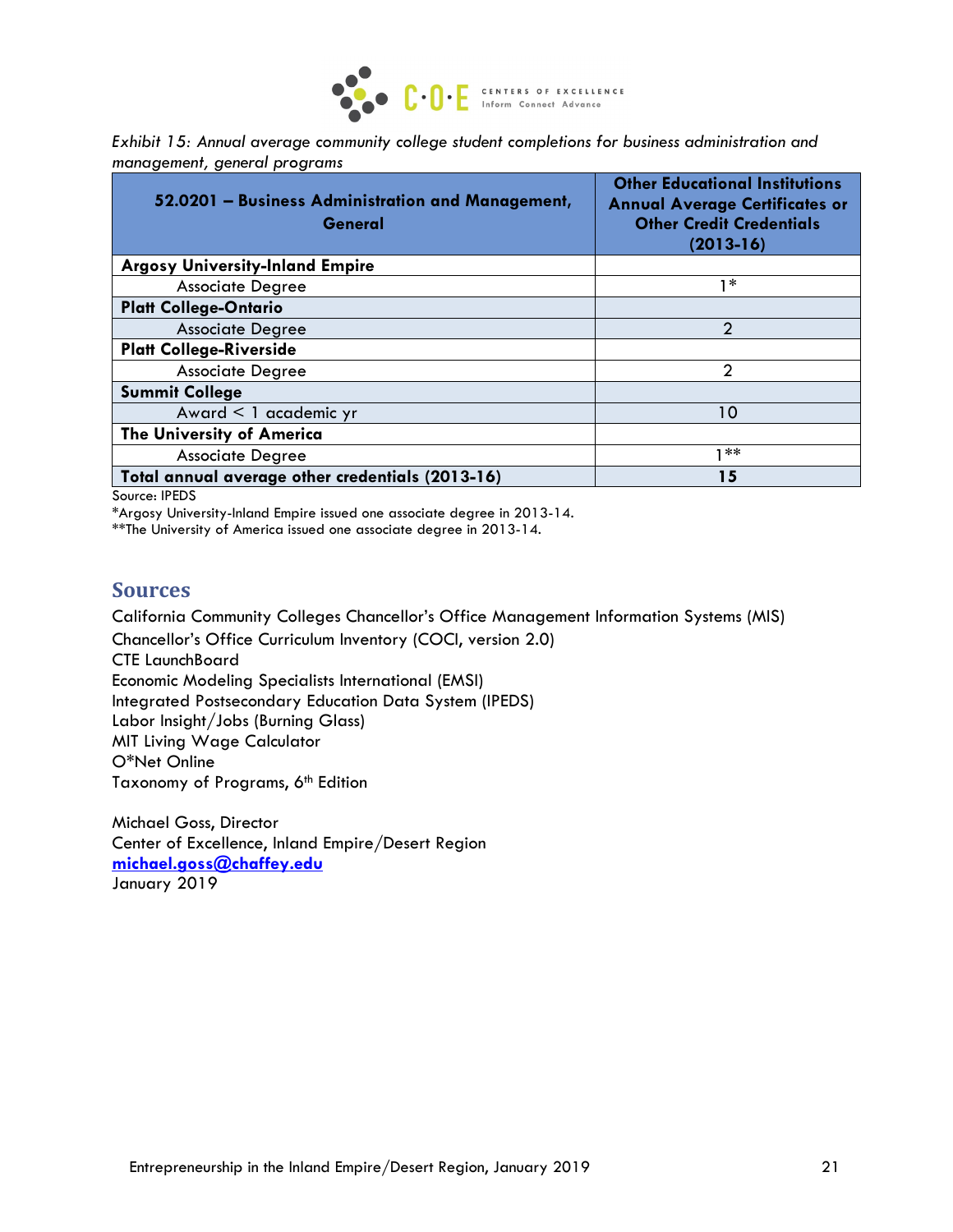

# **Appendix: Occupation definitions, sample job titles, five-year projections, and earnings for entrepreneurship occupations**

## *Occupation Definitions (***SOC code),** *Education and Training Requirement, Community College Education Attainment*

#### **General and Operations Managers (11-1021)**

Plan, direct, or coordinate the operations of public or private sector organizations. Duties and responsibilities include formulating policies, managing daily operations, and planning the use of materials and human resources, but are too diverse and general in nature to be classified in any one functional area of management or administration, such as personnel, purchasing, or administrative services.

*Sample job titles:* Business Manager, Facilities Manager, Facility Manager, General Manager (GM), Operations Director, Operations Manager, Plant Manager, Plant Superintendent, Production Manager, Store Manager

*Entry-Level Educational Requirement: Bachelor's degree Training Requirement: None Percentage of incumbent workers with a Community College Credential or Some Postsecondary Coursework: 35%*

#### **Administrative Services Managers (11-3011)**

Plan, direct, or coordinate one or more administrative services of an organization, such as records and information management, mail distribution, facilities planning and maintenance, custodial operations, and other office support services.

*Sample job titles:* Administrative Coordinator, Administrative Director, Administrative Manager, Administrative Officer, Administrative Specialist, Administrator, Business Administrator, Business Manager, Facilities Manager, Office Manager

*Entry-Level Educational Requirement: Bachelor's degree Training Requirement: None Percentage of incumbent workers with a Community College Credential or Some Postsecondary Coursework: 38%*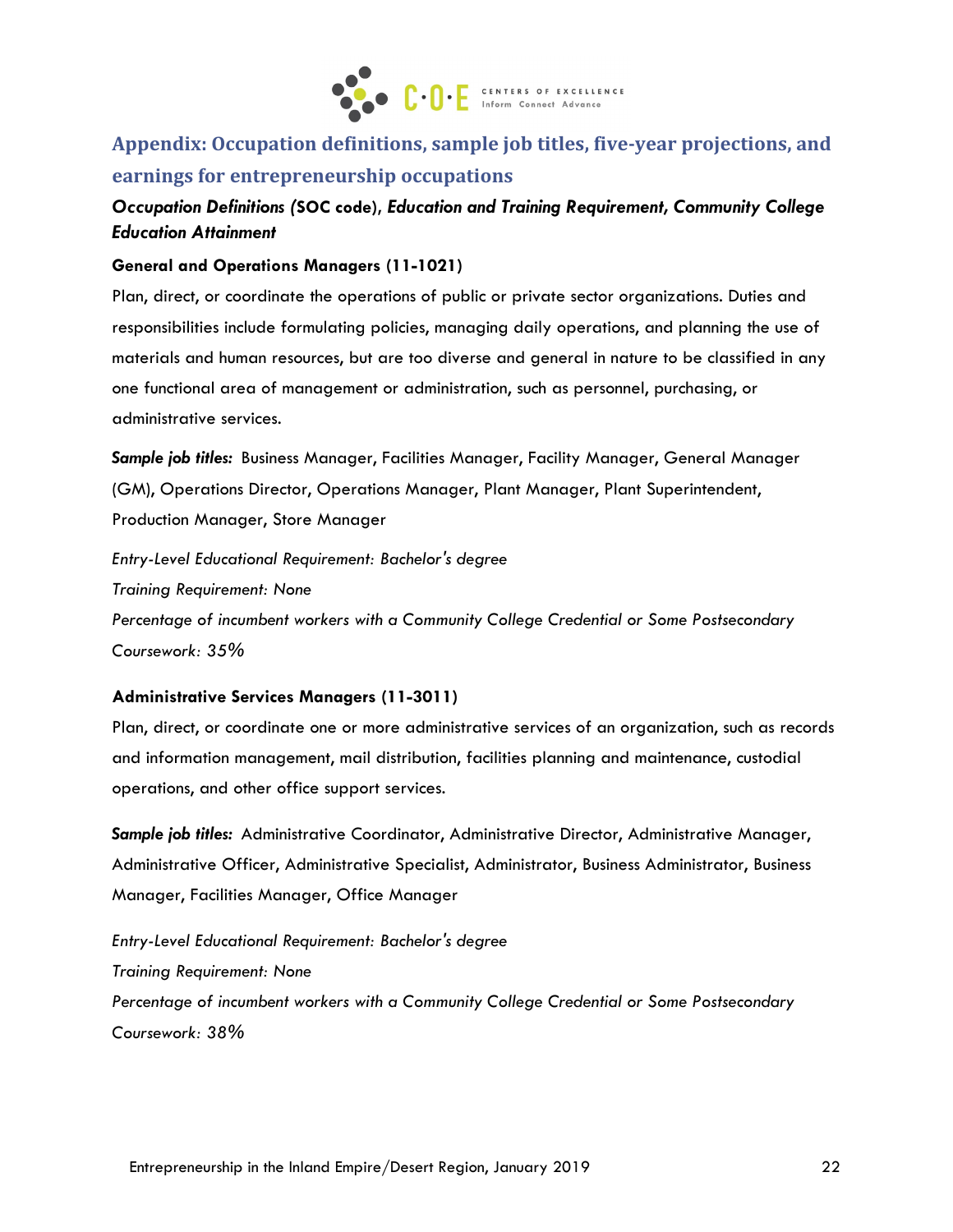

#### **Industrial Production Managers (11-3051)**

Plan, direct, or coordinate the work activities and resources necessary for manufacturing products in accordance with cost, quality, and quantity specifications.

*Sample job titles:* Area Plant Manager, General Production Manager, Manufacturing Coordinator, Manufacturing Manager, Plant Manager, Plant Senior Manager, Product Line Manager, Production Control Manager, Production Manager, Sub Plant Manager

*Entry-Level Educational Requirement: Bachelor's degree Training Requirement: None Percentage of incumbent workers with a Community College Credential or Some Postsecondary* 

*Coursework: 30%*

#### **Food Service Managers (11-9051)**

Plan, direct, or coordinate activities of an organization or department that serves food and beverages.

*Sample job titles:* Banquet Manager, Catering Manager, Food and Beverage Director, Food and Beverage Manager, Food Service Director, Food Service Manager, Food Service Supervisor, Kitchen Manager, Restaurant General Manager, Restaurant Manager

*Entry-Level Educational Requirement: High school diploma or equivalent Training Requirement: None Percentage of incumbent workers with a Community College Credential or Some Postsecondary Coursework: 37%*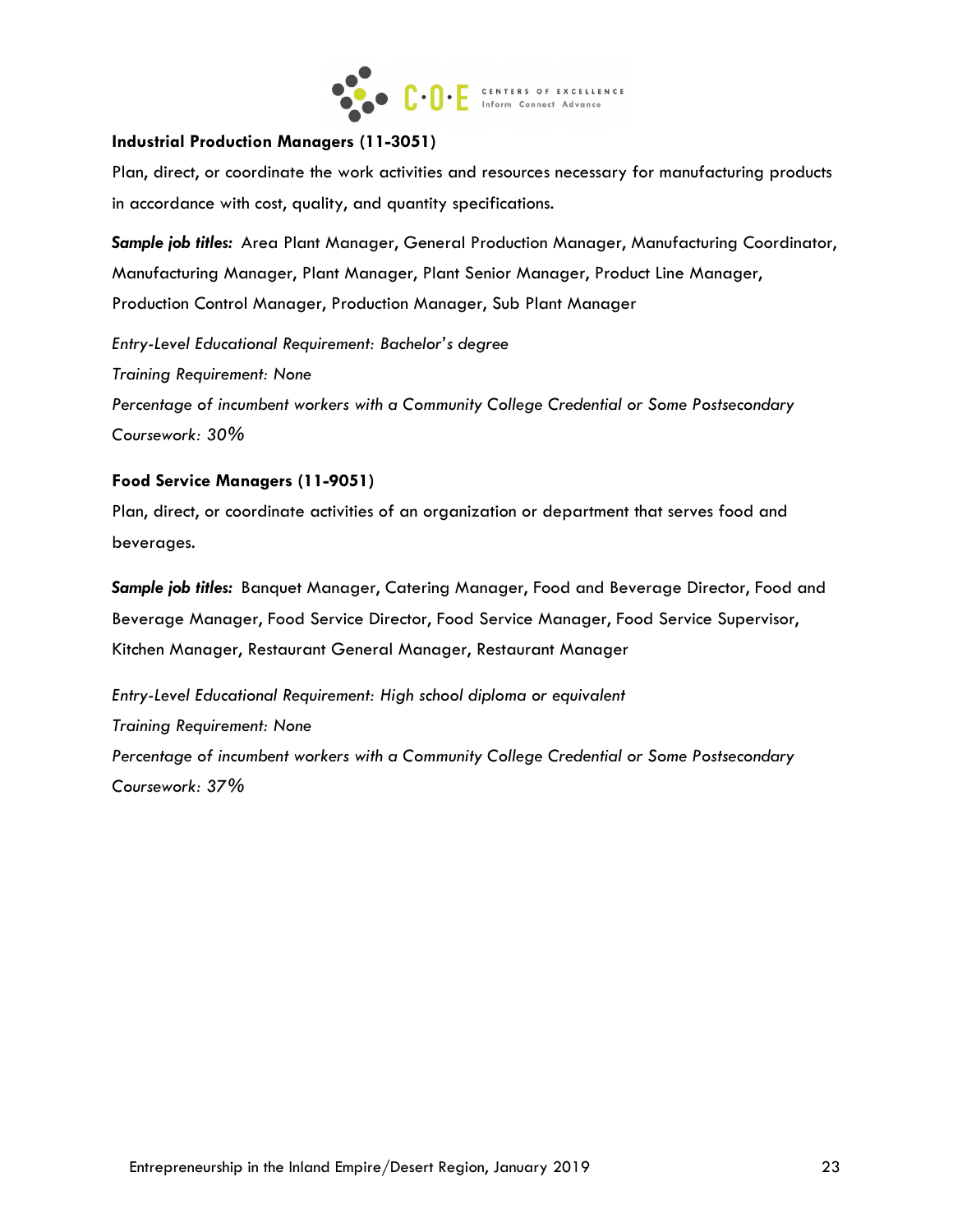

#### **Lodging Managers (11-9081)**

Plan, direct, or coordinate activities of an organization or department that provides lodging and other accommodations.

*Sample job titles:* Bed and Breakfast Innkeeper, Front Desk Manager, Front Office Director, Front Office Manager, Guest Relations Manager, Guest Service Manager, Hotel Manager, Night Manager, Resort Manager, Rooms Director

*Entry-Level Educational Requirement: High school diploma or equivalent Training Requirement: None Percentage of incumbent workers with a Community College Credential or Some Postsecondary Coursework: 37%*

#### **Buyers and Purchasing Agents (13-1028)**

Purchase goods or services for further processing, resale, or to enable operation of an establishment. May analyze past buying trends, sales records, price, and quality of goods or services. May select, order, and authorize payment according to contractual agreements. May conduct meetings with sales personnel and introduce new products. Includes wholesale and retail buyers and purchasing agents for farm products, equipment, and raw materials.

*Sample job titles:* Any Commodity Buyer, Buyer, Buying Agent, Commodity Manager, Consumer Director, Contract Agent, Other Farm Products Purchasing Agent, Merchandise Worker, Merchandiser, Merchandising Manager, Origination Specialist, Platform Director, Procurement Manager, Procurement Specialist, Produce Buyer, Produce Shipper, Purchasing Agent, Purchasing Coordinator, Purchasing Specialist, Raw Products Director, Resident Buyer, Seed Buyer, Shipper, Stock Buyer, Buyer Assistant, Commodity Buyer, Commodity Manager, Contracts Specialist, Fashion Buyer, Contract Administrator, Contract Analyst, Contract Specialist, Contractor Buyer, Contracts Administrator, Contracts Manager

*Entry-Level Educational Requirement: Bachelor's degree Training Requirement: One to twelve months on-the-job training Percentage of incumbent workers with a Community College Credential or Some Postsecondary Coursework: 32%*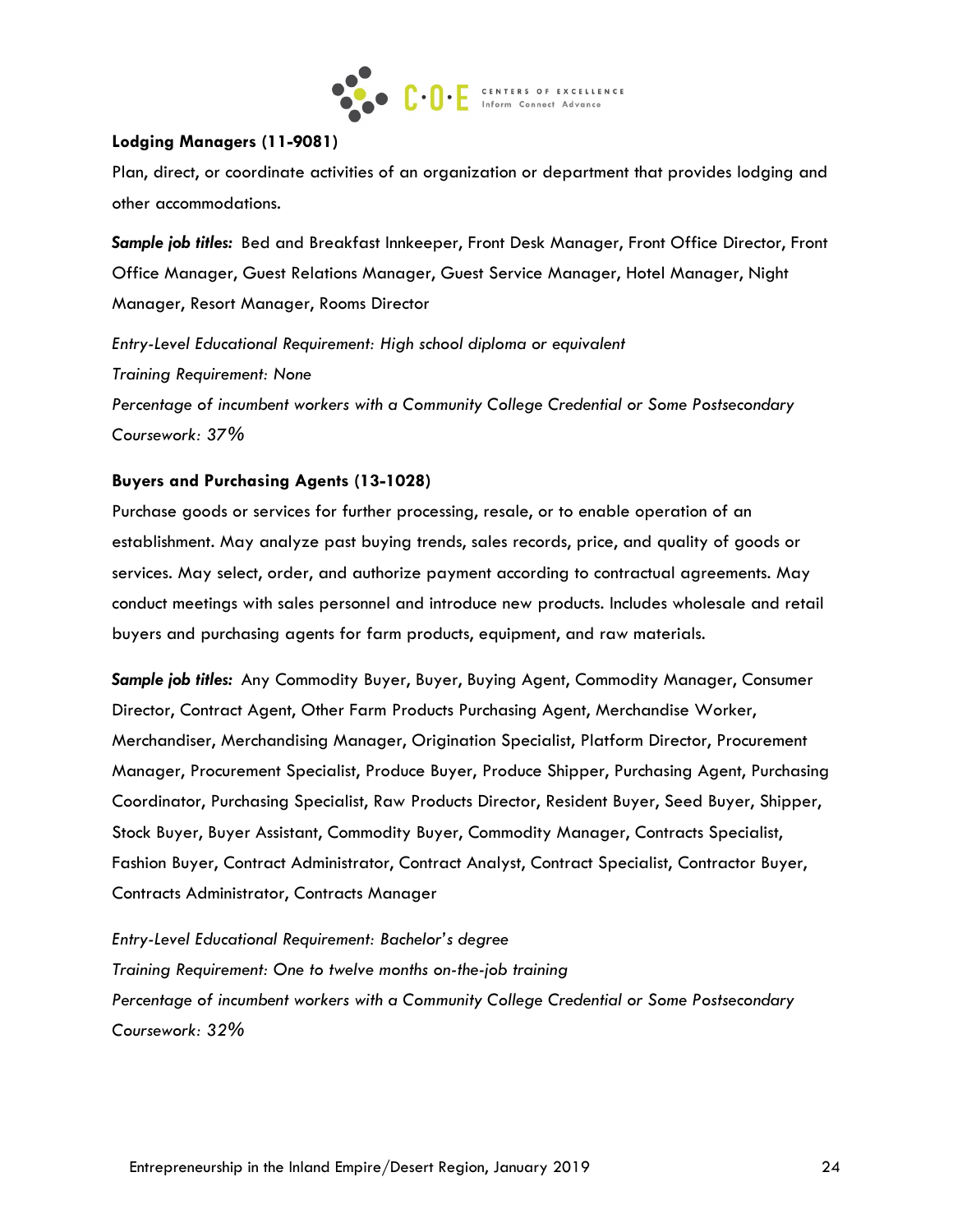

#### **Cost Estimators (13-1051)**

Prepare cost estimates for product manufacturing, construction projects, or services to aid management in bidding on or determining price of product or service. May specialize according to particular service performed or type of product manufactured.

*Sample job titles:* Acquisition Cost Estimator, Construction Estimator, Cost Analyst, Cost and Risk Analysis Manager, Cost Consultant, Cost Engineer, Cost Estimator, Estimator, Estimator Project Manager, Preconstruction Manager

*Entry-Level Educational Requirement: Bachelor's degree Training Requirement: One to twelve months on-the-job training Percentage of incumbent workers with a Community College Credential or Some Postsecondary Coursework: 39%*

#### **Business Operations Specialists, All Other (13-1199)**

All business operations specialists not listed separately.

*Sample job titles:* Administrative Analyst, Business Agent, Business Development Assistant, Consultant, Contract Negotiator, Corporate Planner, Cue, Disaster or Damage Control Specialist, Employee Adviser, Ethics Officer, Field Organizer, Operations Assistant, Supervisor, Personnel Adviser, Personnel Analyst, Personnel Consultant, Personnel Counselor, Personnel Officer, Personnel Representative, Personnel Security Specialist, Personnel Specialist, Personnel Worker, Protocol Officer, Provider Relations Representative, Purchase Price Analyst, Purser, Quality Assurance Representative

*Entry-Level Educational Requirement: Bachelor's degree Training Requirement: None Percentage of incumbent workers with a Community College Credential or Some Postsecondary Coursework: 24%*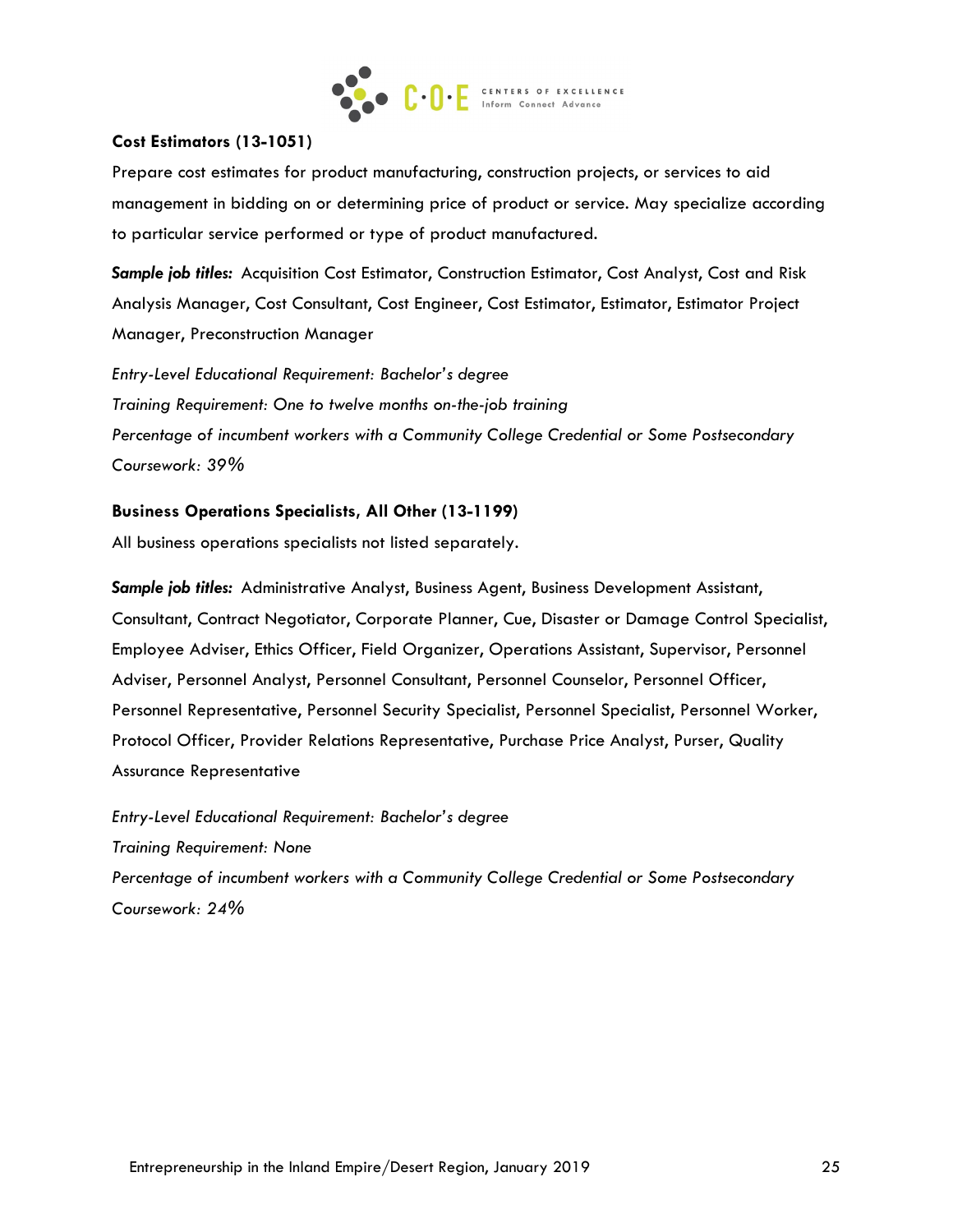

#### **First-Line Supervisors of Retail Sales Workers (41-1011)**

Directly supervise and coordinate activities of retail sales workers in an establishment or department. Duties may include management functions, such as purchasing, budgeting, accounting, and personnel work, in addition to supervisory duties.

*Sample job titles:* Bakery Manager, Delicatessen Manager, Department Manager, Department Supervisor, Grocery Manager, Key Carrier, Meat Department Manager, Parts Sales Manager, Shift Manager, Store Manager

*Entry-Level Educational Requirement: High school diploma or equivalent Training Requirement: None Percentage of incumbent workers with a Community College Credential or Some Postsecondary Coursework: 39%*

# **Sales Representatives, Wholesale and Manufacturing, Technical and Scientific Products (41-4011)**

Sell goods for wholesalers or manufacturers where technical or scientific knowledge is required in such areas as biology, engineering, chemistry, and electronics, normally obtained from at least 2 years of post-secondary education.

*Sample job titles:* Account Development Manager, Account Executive, Account Manager, Channel Sales Director, Distribution Sales Manager, Inside Sales Representative, Marketing Representative, Sales Director, Sales Manager, Sales Representative

*Entry-Level Educational Requirement: Bachelor's degree Training Requirement: One to twelve months on-the-job training Percentage of incumbent workers with a Community College Credential or Some Postsecondary Coursework: 31%*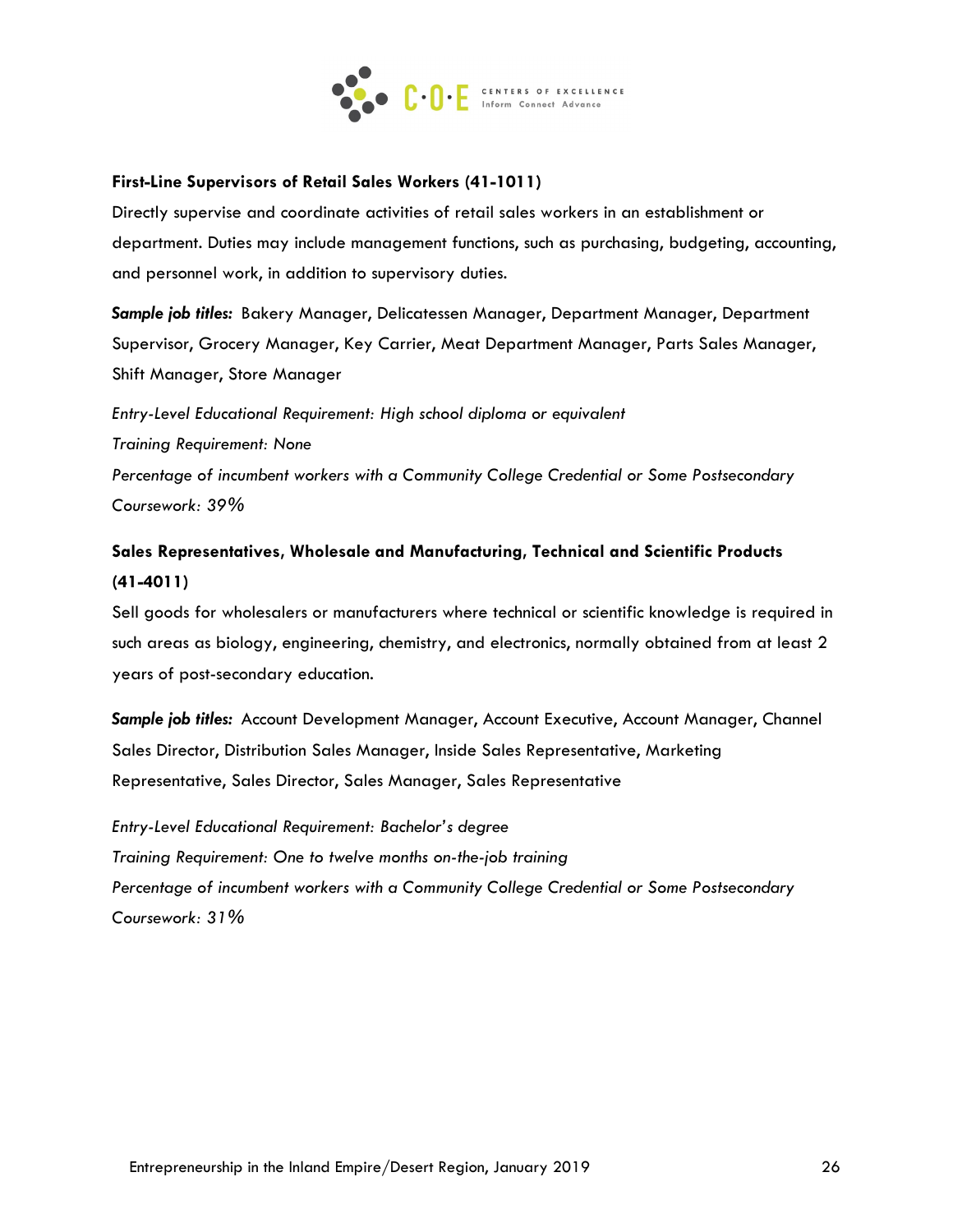

# **Sales Representatives, Wholesale and Manufacturing, Except Technical and Scientific Products (41-4012)**

Sell goods for wholesalers or manufacturers to businesses or groups of individuals. Work requires substantial knowledge of items sold.

*Sample job titles:* Account Executive, Account Manager, Outside Sales, Outside Sales Representative, Sales, Sales Consultant, Sales Director, Sales Rep, Sales Representative, Salesman

*Entry-Level Educational Requirement: High school diploma or equivalent Training Requirement: One to twelve months on-the-job training Percentage of incumbent workers with a Community College Credential or Some Postsecondary Coursework: 31%*

#### **First-Line Supervisors of Office and Administrative Support Workers (43-1011)**

Directly supervise and coordinate the activities of clerical and administrative support workers.

*Sample job titles:* Accounting Manager, Accounts Payable Supervisor, Accounts Receivable Manager, Administrative Supervisor, Customer Service Manager, Customer Service Supervisor, Office Coordinator, Office Manager, Office Supervisor, Staff Services Manager

*Entry-Level Educational Requirement: High school diploma or equivalent Training Requirement: None Percentage of incumbent workers with a Community College Credential or Some Postsecondary Coursework: 40%*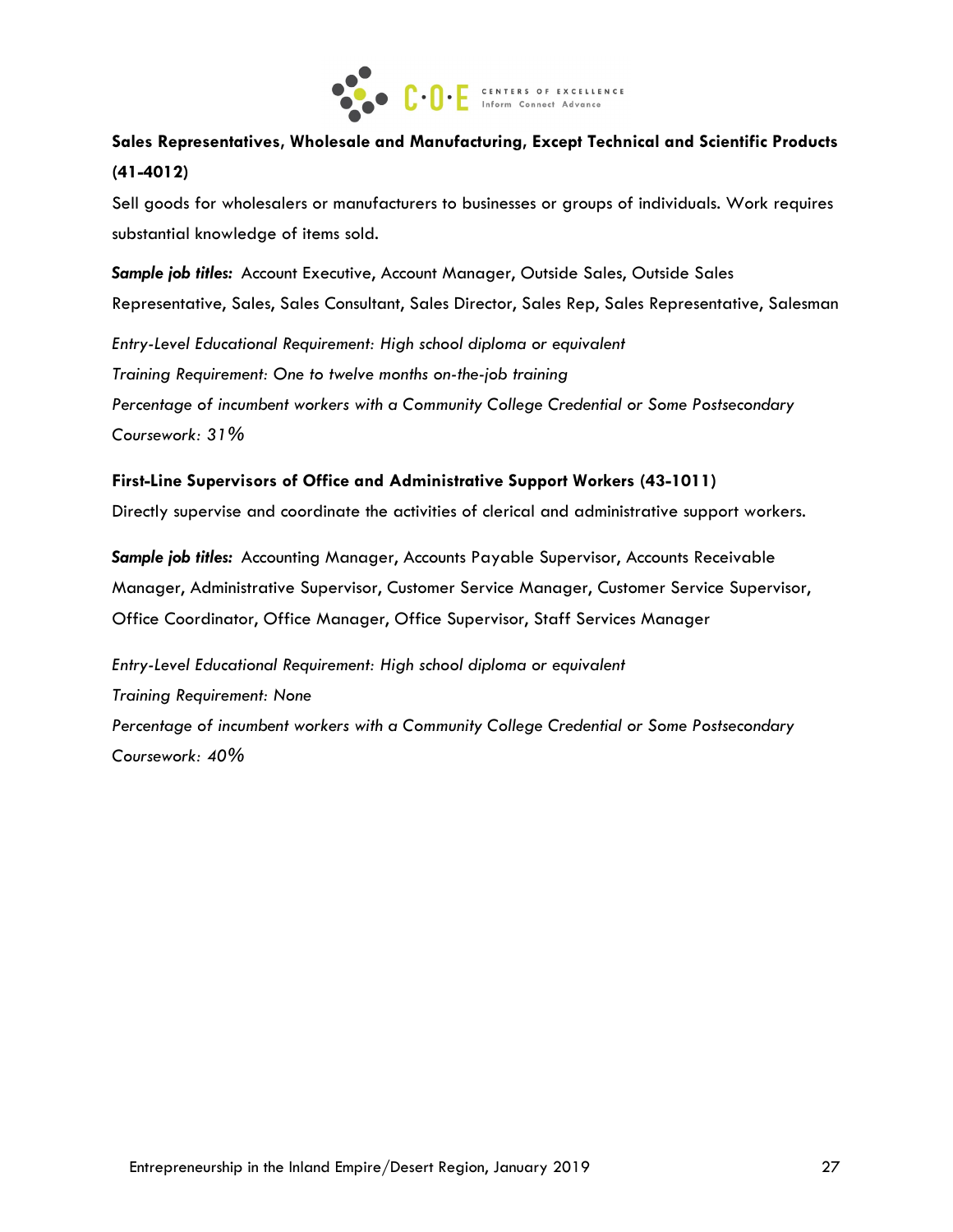

*Table 1. 2017 to 2022 job growth, wages, education, training, and work experience required for the entrepreneurship occupational group, Inland Empire/Desert Region, All (Employees and Self-Employed)*

| <b>Occupation (SOC)</b>                                                                                                                | 2017<br>Jobs | $5-Yr$<br>Change | 5-Yr %<br>Change | Annual<br><b>Openings</b><br>$New +$<br><b>Replacement</b><br>Jobs) | <b>Entry-Experienced</b><br><b>Hourly Wage*</b> | Median<br><b>Hourly</b><br>Wage* | <b>Average</b><br>Annual<br><b>Earnings</b> | <b>Typical Entry-Level</b><br><b>Education &amp; On-</b><br><b>The-Job Training</b><br><b>Required</b> | <b>Work</b><br><b>Experience</b><br>Required |
|----------------------------------------------------------------------------------------------------------------------------------------|--------------|------------------|------------------|---------------------------------------------------------------------|-------------------------------------------------|----------------------------------|---------------------------------------------|--------------------------------------------------------------------------------------------------------|----------------------------------------------|
| <b>General and</b><br><b>Operations</b><br>Managers<br>$(11 - 1021)$                                                                   | 19,666       | 1,928            | 10%              | 2,021                                                               | \$31.36 to \$67.16                              | \$46.97                          | \$117,300                                   | <b>Bachelor's degree</b><br>& none                                                                     | 5 years or<br>more                           |
| First-Line<br>Supervisors of<br><b>Retail Sales</b><br>Workers (41-1011)                                                               | 16,346       | 525              | 3%               | 1,873                                                               | \$13.07 to \$21.38                              | \$16.16                          | \$38,500                                    | High school<br>diploma or<br>equivalent & none                                                         | Less than 5<br>years                         |
| <b>Sales</b><br>Representatives,<br>Wholesale and<br>Manufacturing,<br><b>Except Technical</b><br>and Scientific<br>Products (41-4012) | 15,578       | 1,126            | 7%               | 1,835                                                               | $$19.11$ to $$38.41$                            | \$26.59                          | \$65,900                                    | High school<br>diploma or<br>equivalent & 1-12<br>months                                               | None                                         |
| <b>First-Line</b><br>Supervisors of<br>Office and<br>Administrative<br><b>Support Workers</b><br>$(43-1011)$                           | 14,933       | 866              | 6%               | 1,655                                                               | \$20.85 to \$31.89                              | \$26.04                          | \$57,200                                    | High school<br>diploma or<br>equivalent & none                                                         | Less than 5<br>years                         |
| <b>Business Operations</b><br>Specialists, All<br>Other (13-1199)                                                                      | 8,371        | 602              | 7%               | 887                                                                 | \$22.40 to \$40.00                              | \$30.41                          | \$67,500                                    | <b>Bachelor's degree</b><br>& none                                                                     | None                                         |
| <b>Food Service</b><br>Managers<br>$(11 - 9051)$                                                                                       | 4,443        | 292              | 7%               | 537                                                                 | \$11.13 to \$23.94                              | \$16.77                          | \$39,700                                    | High school<br>diploma or<br>equivalent & none                                                         | Less than 5<br>years                         |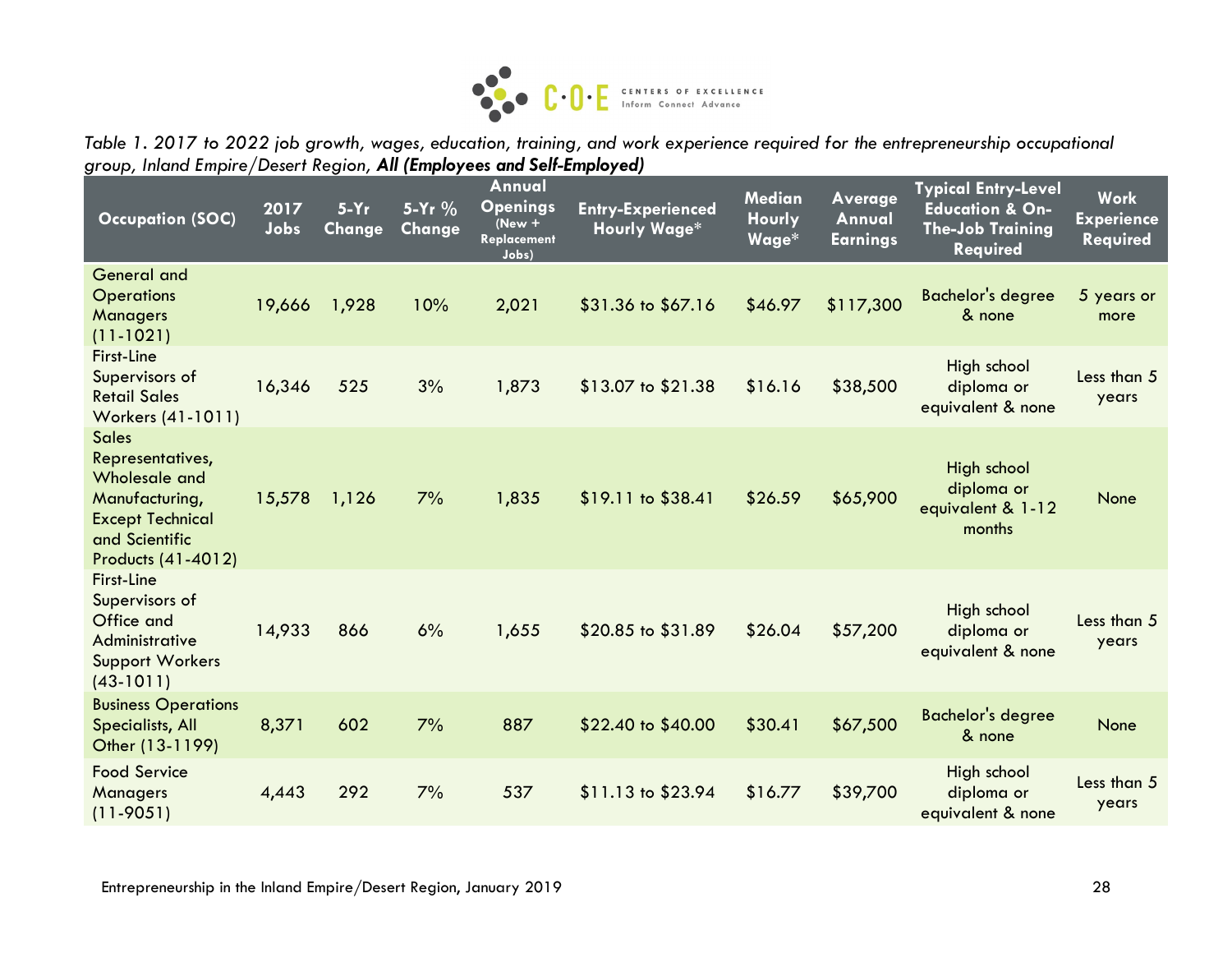

| <b>Occupation (SOC)</b>                                                                                                                  | 2017<br>Jobs | $5-Yr$<br><b>Change</b> | $5-Yr$ %<br>Change | Annual<br><b>Openings</b><br>$New +$<br>Replacement<br>Jobs) | <b>Entry-Experienced</b><br><b>Hourly Wage*</b> | <b>Median</b><br><b>Hourly</b><br>Wage* | Average<br>Annual<br><b>Earnings</b> | <b>Typical Entry-Level</b><br><b>Education &amp; On-</b><br><b>The-Job Training</b><br><b>Required</b> | <b>Work</b><br><b>Experience</b><br>Required |
|------------------------------------------------------------------------------------------------------------------------------------------|--------------|-------------------------|--------------------|--------------------------------------------------------------|-------------------------------------------------|-----------------------------------------|--------------------------------------|--------------------------------------------------------------------------------------------------------|----------------------------------------------|
| <b>Buyers and</b><br><b>Purchasing Agents</b><br>$(13-1028)$                                                                             | 4,158        | 97                      | 2%                 | 412                                                          | \$20.31 to \$34.33                              | \$25.52                                 | \$59,600                             | <b>Bachelor's degree</b><br>& 1-12 months                                                              | <b>None</b>                                  |
| Administrative<br><b>Services Managers</b><br>$(11 - 3011)$                                                                              | 3,076        | 240                     | 8%                 | 298                                                          | \$34.73 to \$60.39                              | \$46.85                                 | \$104,300                            | Bachelor's degree<br>& none                                                                            | Less than 5<br>years                         |
| <b>Cost Estimators</b><br>$(13-1051)$                                                                                                    | 2,928        | 334                     | 11%                | 362                                                          | \$20.36 to \$37.35                              | \$28.17                                 | \$64,000                             | <b>Bachelor's degree</b><br>& 1-12 months                                                              | <b>None</b>                                  |
| <b>Sales</b><br>Representatives,<br>Wholesale and<br>Manufacturing,<br><b>Technical and</b><br><b>Scientific Products</b><br>$(41-4011)$ | 1,715        | 81                      | 5%                 | 195                                                          | \$25.75 to \$46.39                              | \$31.65                                 | \$76,700                             | <b>Bachelor's degree</b><br>& 1-12 months                                                              | None                                         |
| <b>Industrial Production</b><br>Managers<br>$(11 - 3051)$                                                                                | 1,440        | 64                      | 4%                 | 114                                                          | \$34.73 to \$60.85                              | \$45.79                                 | \$102,800                            | <b>Bachelor's degree</b><br>& none                                                                     | 5 years or<br>more                           |
| <b>Lodging Managers</b><br>$(11 - 9081)$                                                                                                 | 468          | $\overline{7}$          | $1\%$              | 52                                                           | \$15.66 to \$47.01                              | \$22.52                                 | \$66,300                             | High school<br>diploma or<br>equivalent & none                                                         | Less than 5<br>years                         |
| Total                                                                                                                                    | 93,124       | 6,160                   | 7%                 | 10,241                                                       |                                                 |                                         |                                      |                                                                                                        |                                              |

Source: EMSI 2018.4

\*Entry Hourly is 25th percentile wage, the median is 50th percentile wage, experienced is 75th percentile wage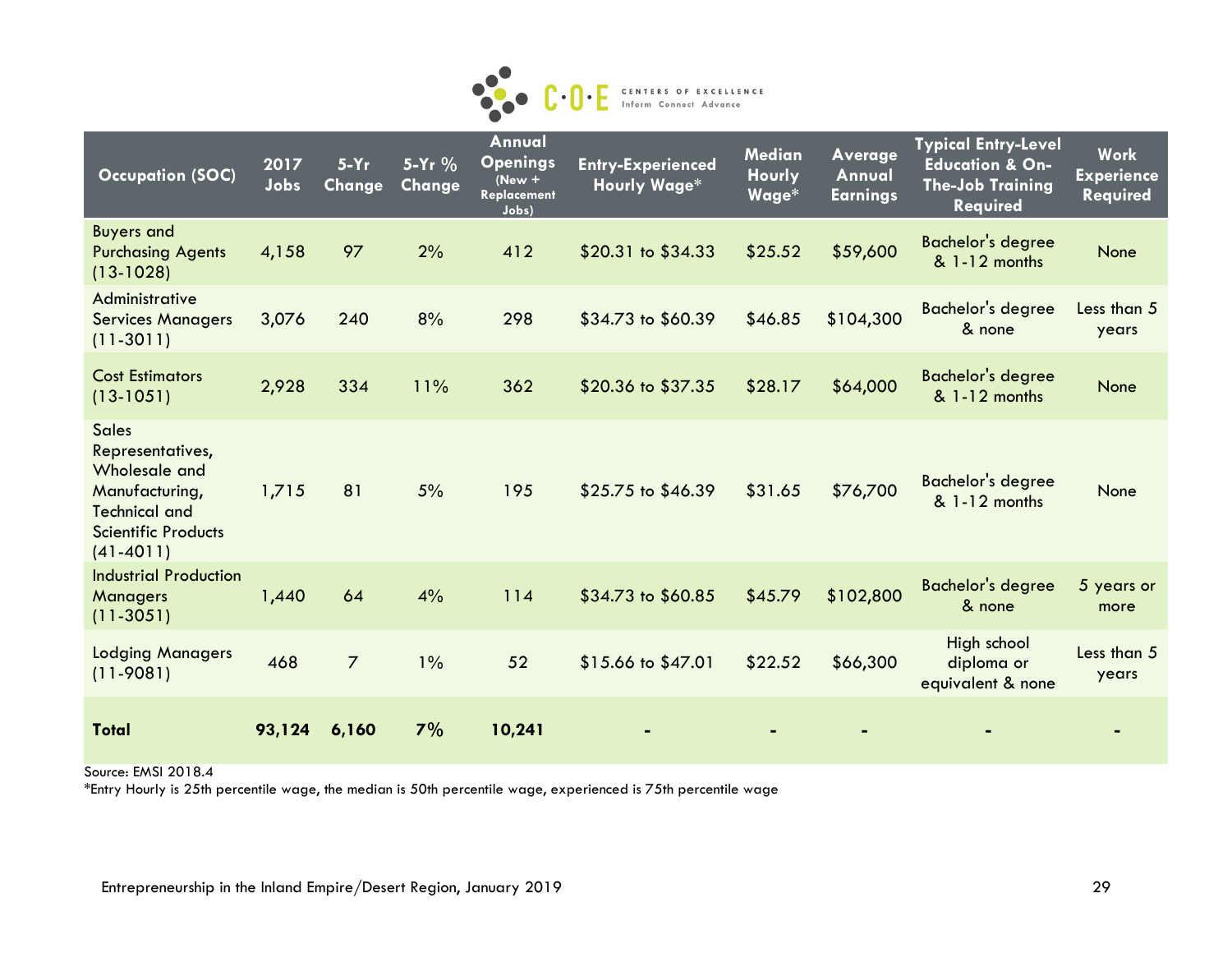

*Table 2. 2017 to 2022 job growth, wages, education, training, and work experience required for the entrepreneurship occupational group, Inland Empire/Desert Region, Self-Employed Only*

| <b>Occupation (SOC)</b>                                                                                                                | 2017<br>Jobs | $5-Yr$<br>Change | 5-Yr %<br>Change | Annual<br><b>Openings</b><br>$New +$<br><b>Replacement</b><br>Jobs) | <b>Entry-Experienced</b><br><b>Hourly Wage*</b> | <b>Median</b><br><b>Hourly</b><br>Wage* | <b>Average</b><br>Annual<br><b>Earnings</b> | <b>Typical Entry-Level</b><br><b>Education &amp; On-</b><br><b>The-Job Training</b><br><b>Required</b> | <b>Work</b><br><b>Experience</b><br>Required |
|----------------------------------------------------------------------------------------------------------------------------------------|--------------|------------------|------------------|---------------------------------------------------------------------|-------------------------------------------------|-----------------------------------------|---------------------------------------------|--------------------------------------------------------------------------------------------------------|----------------------------------------------|
| <b>First-Line</b><br>Supervisors of<br><b>Retail Sales</b><br>Workers (41-1011)                                                        | 4,282        | (253)            | (6%)             | 434                                                                 | $$12.15$ to $$14.79$                            | \$46.97                                 | \$27,700                                    | High school<br>diploma or<br>equivalent & none                                                         | Less than 5<br>years                         |
| <b>Food Service</b><br>Managers<br>$(11 - 9051)$                                                                                       | 1,438        | 9                | $1\%$            | 154                                                                 | \$9.55 to \$11.02                               | \$16.16                                 | \$21,200                                    | High school<br>diploma or<br>equivalent & none                                                         | Less than 5<br>years                         |
| <b>Sales</b><br>Representatives,<br>Wholesale and<br>Manufacturing,<br><b>Except Technical</b><br>and Scientific<br>Products (41-4012) | 977          | (42)             | (4%)             | 96                                                                  | \$21.08 to \$26.13                              | \$26.59                                 | \$48,100                                    | High school<br>diploma or<br>equivalent & 1-12<br>months                                               | None                                         |
| <b>Buyers and</b><br><b>Purchasing Agents</b><br>$(13-1028)$                                                                           | 335          | 11               | 3%               | 34                                                                  | \$23.78 to \$24.61                              | \$26.04                                 | \$50,200                                    | <b>Bachelor's degree</b><br>& 1-12 months                                                              | None                                         |
| <b>First-Line</b><br>Supervisors of<br>Office and<br>Administrative<br><b>Support Workers</b><br>$(43-1011)$                           | 275          | $\ddot{\circ}$   | 2%               | 28                                                                  | \$24.06 to \$26.55                              | \$30.41                                 | \$52,600                                    | High school<br>diploma or<br>equivalent & none                                                         | Less than 5<br>years                         |
| <b>General and</b><br><b>Operations</b><br>Managers<br>$(11 - 1021)$                                                                   | 260          | 11               | 4%               | 23                                                                  | \$22.24 to \$23.72                              | \$16.77                                 | \$47,800                                    | <b>Bachelor's degree</b><br>& none                                                                     | 5 years or<br>more                           |